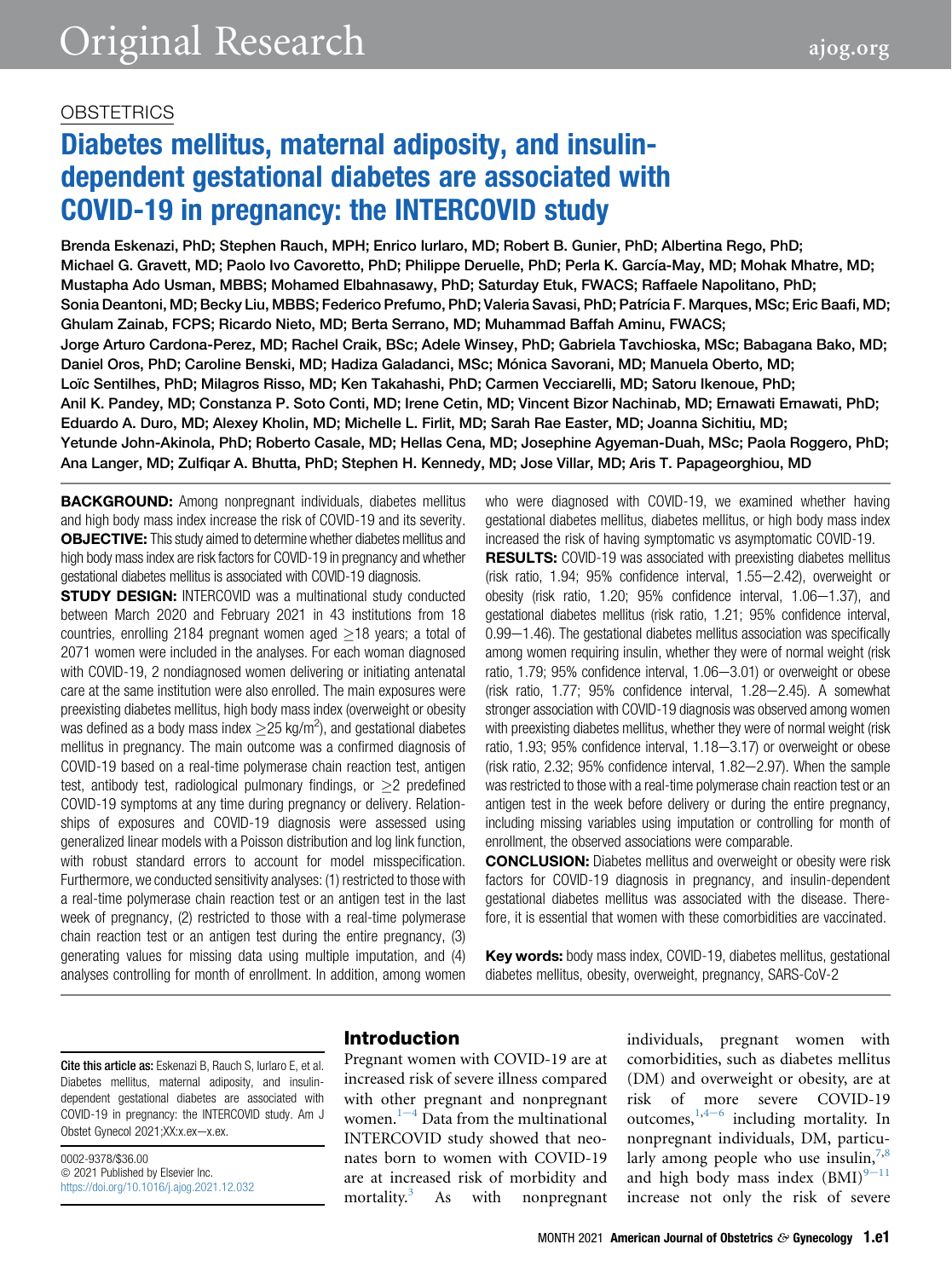## AJOG at a Glance

## Why was this study conducted?

We quantified the risk of COVID-19 in pregnancy for women with gestational diabetes mellitus (GDM), preexisting diabetes mellitus (DM), or overweight or obesity by prepregnancy or early pregnancy body mass index.

### Key findings

A COVID-19 diagnosis in pregnancy was associated with preexisting DM (risk ratio [RR], 1.94; 95% confidence interval [CI],  $1.55-2.42$ ) and high body mass  $(\geq$ 25 kg/m<sup>2</sup>) (RR, 1.20; 95% CI, 1.06–1.37), and GDM (RR, 1.21; 95% CI, 0.99  $-1.46$ ), specifically among women who were insulin dependent whether they were of normal weight (RR, 1.79; 95% CI,  $1.06-3.01$ ) or overweight or obese (RR,  $1.77$ ; 95% CI,  $1.28 - 2.45$ ).

#### What does this add to what is known?

Pregnant women with DM or overweight or obesity were at high risk of COVID-19. Moreover, insulin-dependent GDM was associated with COVID-19 diagnosis.

COVID-19 outcomes but also the risk of SARS-CoV-2 infection.

As pregnant women were initially excluded from COVID-19 vaccine trials,  $^{12}$  there are little data on the safety of the COVID-19 vaccines during pregnancy.<sup>13</sup> Concerns about safety have contributed to the lower levels of vaccine acceptance among pregnant women than among nonpregnant women. $14,15$  $14,15$  As of 6 November 2021, only 35.3% of pregnant women in the United States are vaccinated according to the most recent Centers for Disease Control and Prevention report, with rates as low as 20.6% among African Americans.<sup>[16](#page-6-10)</sup> The vaccination rates are low despite the American College of Obstetricians and Gynecologists and the Society for Maternal-Fetal Medicine recommendations of COVID-19 vaccination for pregnant and lactating women. $17,18$  $17,18$  Most recently, the Centers for Disease Control and Prevention urged pregnant women to be vaccinated, $19$  citing evidence from the v-safe pregnancy registry on safety of the messenger RNA vaccines<sup>13</sup> and recent data from safety monitoring systems[.20](#page-6-14)

Herein, we explored in the INTER-COVID study the association in pregnant women between a COVID-19 diagnosis and preexisting DM or high BMI and the diagnosis of gestational DM (GDM). Establishing the impact of comorbidities on the risk of infection in

pregnant women can provide additional impetus for COVID-19 vaccination among those who remain hesitant.

#### Materials and Methods

INTERCOVID was a multinational study assessing the effects of COVID-19 in pregnancy on mothers and neonates up to the time of their hospital discharge.<sup>[3,](#page-6-1)[21](#page-6-15)</sup> Briefly, 2184 pregnant women aged  $>18$  years, including 725 diagnosed and 1429 not diagnosed with COVID-19, were prospectively enrolled at 43 institutions in 18 countries (Argentina, Brazil, Egypt, France, Ghana, India, Indonesia, Italy, Japan, Mexico, Nigeria, North Macedonia, Pakistan, Russia, Spain, Switzerland, the United Kingdom, and the United States) between March 2, 2020, and February 2, 2021 ([Supplemental Figure\)](#page-10-0). Missing information on covariates reduced the sample size from 2184 to 2071 (approximately 5% of the total sample), which included 672 diagnosed with COVID-19 and 1399 not diagnosed.

Women received a COVID-19 diagnosis based on a positive real-time polymerase chain reaction (RT-PCR) or antigen test (90.3%), a positive antibody test (1.8%), radiological pulmonary findings suggestive of COVID-19  $(0.6\%)$ , or  $>2$  predefined COVID-19 symptoms (7.3%) at any time during pregnancy, with approximately 80%

diagnosed at delivery. [Supplemental](#page-10-1) [Table 1](#page-10-1) shows the COVID-19 tests, and [Supplemental Table 2](#page-11-0) shows the symptoms recorded and their frequencies. Two "nondiagnosed" women were enrolled for each woman diagnosed with COVID-19. The nondiagnosed women had to be of similar gestational age  $(\pm 2)$ weeks), to be receiving standard prenatal care from the same institution, and to be the patients who were provided care immediately following the diagnosed women. If a nondiagnosed woman was later diagnosed with COVID-19, she was maintained as nondiagnosed, using an "intention-to-treat approach."

The Oxford Tropical Research Ethics Committee and all local ethics committees approved the study. Women provided informed consent (oral or written) according to local requirements, except if a waiver or exemption of such consent was granted by a local committee.

### Diagnosis of diabetes mellitus, high body mass, and gestational diabetes mellitus

Information on preexisting DM, BMI, and GDM was abstracted from medical records using standardized forms. Women's height was measured in duplicate using an adult stadiometer and recorded in centimeters to 1 decimal place. Women's first-trimester weight was measured; if unavailable, women were asked to approximate weight before pregnancy. The woman's prepregnancy or first-trimester weight was recorded in kilograms to 1 decimal place. BMI was calculated and categorized as normal weight  $(18.50-24.99 \text{ kg/m}^2)$ , overweight  $(25.00-29.99 \text{ kg/m}^2)$ , and obese ( $\geq 30$  $\text{kg/m}^2$ ) according to the World Health Organization definition.<sup>[22](#page-6-16)</sup> Moreover, from medical records, we collected information on the presence or absence of GDM during the index pregnancy and whether the women had been prescribed insulin for GDM and whether there was a previous diagnosis of DM. Women with preexisting DM were considered not to have GDM (per the definition of GDM).

#### Data management and analysis

We used the same centrally coordinated data management system established for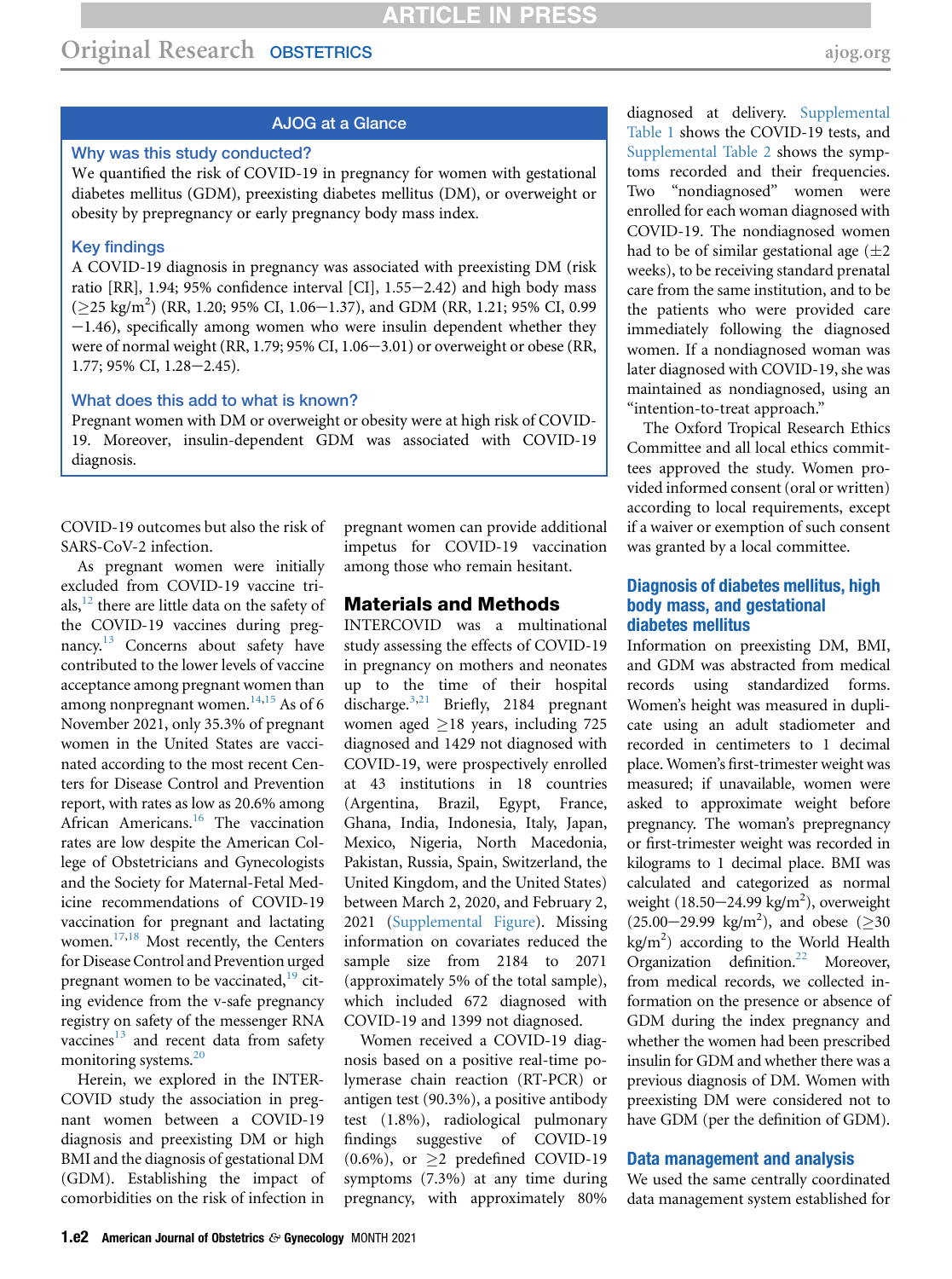the International Fetal and Newborn Growth Consortium for the 21st Century Project (INTERGROWTH-21st; MedSciNet, London, United Kingdom).<sup>23</sup> All data were entered locally into the online system with its comprehensive, built-in, quality control facility. Queries could be dispatched immediately to the study sites, which provided continuously cleaned datasets for intermediate analysis (see [https://intergrowth21.tghn.org/intercovid/](https://intergrowth21.tghn.org/intercovid/intercovid-study-documents/) [intercovid-study-documents/](https://intergrowth21.tghn.org/intercovid/intercovid-study-documents/) and previous publications for more details on study protocol and methods).<sup>3,[24](#page-6-18)</sup>

#### Statistical analysis

We constructed 2 primary models for the analysis. The first model examined the association of COVID-19 diagnosis and GDM during the index pregnancy and preexisting DM; women with no history of either GDM or DM served as the reference group. Furthermore, BMI was included in this model. Initially, BMI was included as a 3-level variable, but because there was no clear dose response in the upper 2 levels, the categories of overweight or obese were collapsed to maximize sample size in that statum. Women with a BMI  $>25$  $kg/m<sup>2</sup>$  were compared with those with a BMI  $\langle 25 \text{ kg/m}^2$  as the reference group. Covariates for the adjusted models were selected using a directed acyclic graph and included maternal age (continuous), parity (nulliparous vs parous), and tobacco use during pregnancy (yes vs no).

Second, we examined the association of COVID-19 diagnosis and GDM, DM, and BMI in 8 subgroups of women, including those with (1) no GDM or DM and normal weight (reference), (2) no GDM or DM and overweight or obese, (3) GDM not using insulin and normal weight, (4) GDM not using insulin and overweight or obese, (5) GDM using insulin and normal weight, (6) GDM using insulin and overweight or obese, (7) preexisting DM and normal weight, and (8) preexisting DM and overweight or obese. Furthermore, maternal age, parity, and tobacco use were included in this model.

Relationships of exposures and COVID-19 diagnosis were assessed using generalized linear models with a Poisson distribution and log link function, with robust standard errors to account for model misspecification. Analyses were performed using Stata (version 15.0; StataCorp, College Station,  $TX$ ).  $^{25}$  $^{25}$  $^{25}$ 

#### Sensitivity analyses

As women with GDM are more likely to have closer clinical surveillance during pregnancy, including for COVID-19 symptoms, we included in sensitivity analyses only those who had an RT-PCR or antigen test within the last 7 days of pregnancy or on the day of delivery  $(n=937; 342$  tested positive and 595 tested negative) [\(Supplemental Figure\)](#page-10-0). Because of the proximity of testing to delivery, we assumed in these cases that the diagnosis of GDM, which typically develops in the second half of pregnancy, very likely preceded the COVID-19 diagnosis. Women who tested negative for COVID-19 on an RT-PCR or antigen test but were diagnosed by other means  $(n=12)$  were excluded from the analysis.

In other sensitivity analyses, we restricted the sample to women who had received an RT-PCR or antigen test at any time during pregnancy (607 who tested positive and 683 who tested negative) ([Supplemental Figure\)](#page-10-0). Furthermore, because the pandemic underwent fluctuations in cases in the course of the study, we conducted sensitivity analyses controlling for month of entry into the study.

As noted above, missing values reduced the sample size by 113 women (33 for GDM diagnosis, 88 for BMI category, 22 for tobacco use during pregnancy, and 7 for previous parity). To include these participants in sensitivity analyses, we generated values for all missing data employing multiple imputation using chained equations with 10 iterations, which brought the sample size back to 2184 women. We examined the same associations as above of COVID-19 diagnosis concerning GDM, DM, and BMI and by subgroups (eg, by insulin use and body mass).

We recorded symptomatology, but we did not record information on the severity of COVID-19. Hence, we could

only consider whether GDM, DM, and BMI were more likely to be related to asymptomatic or symptomatic disease based on the women's self-report. We restricted these models to women diagnosed with COVID-19  $(n=672)$ . We examined the association of having COVID-19 symptoms vs not having symptoms with GDM and DM (vs women with neither medical condition) and women who were overweight or obese (vs women of normal BMI). We repeated these analyses restricting the sample to those diagnosed by a positive RT-PCR or antigen test within the last 7 days of pregnancy or on the day of delivery  $(n=342)$ .

### Results

Women enrolled in these analyses averaged 30.2 years of age (standard deviation,  $\pm 6.1$ ), and 43.4% of women were nulliparous [\(Table 1](#page-3-0)). GDM and DM were diagnosed in 194 (9.4%) and 53 (2.6%) participants, respectively; of note, 43.0% were overweight or obese. Overall, after adjusting for potential confounders, women with preexisting DM had nearly double the risk of COVID-19 (risk ratio [RR], 1.94; 95% confidence interval  $[CI]$ ,  $1.55-2.42$ ) [\(Table 2\)](#page-4-0), and those who were overweight or obese had a 20% increase in risk (RR, 1.20; 95% CI, 1.06-1.37). Women who developed GDM had a 21% increased risk of COVID-19 (RR, 1.21;  $95\%$  CI,  $0.99-1.46$ ).

In the [Figure](#page-5-0), we presented the association of COVID-19 diagnosis among women in various exposure strata compared with women with a normal BMI  $(<25 \text{ kg/m}^2)$  who did not have preexisting DM or GDM. There was no association of GDM and COVID-19 diagnosis in women who were of normal weight and not using insulin  $(RR, 0.98; 95\% \text{ CI}, 0.64-1.52),$  However, COVID-19 diagnosis was associated with being overweight or obese among women who did not have GDM (RR, 1.20; 95% CI, 1.04-1.37), which was only slightly, but not significantly  $(P=44)$ , stronger among those with GDM (no insulin) who were also overweight or obese (RR, 1.34; 95% CI,  $1.01-1.78$ ). There was approximately an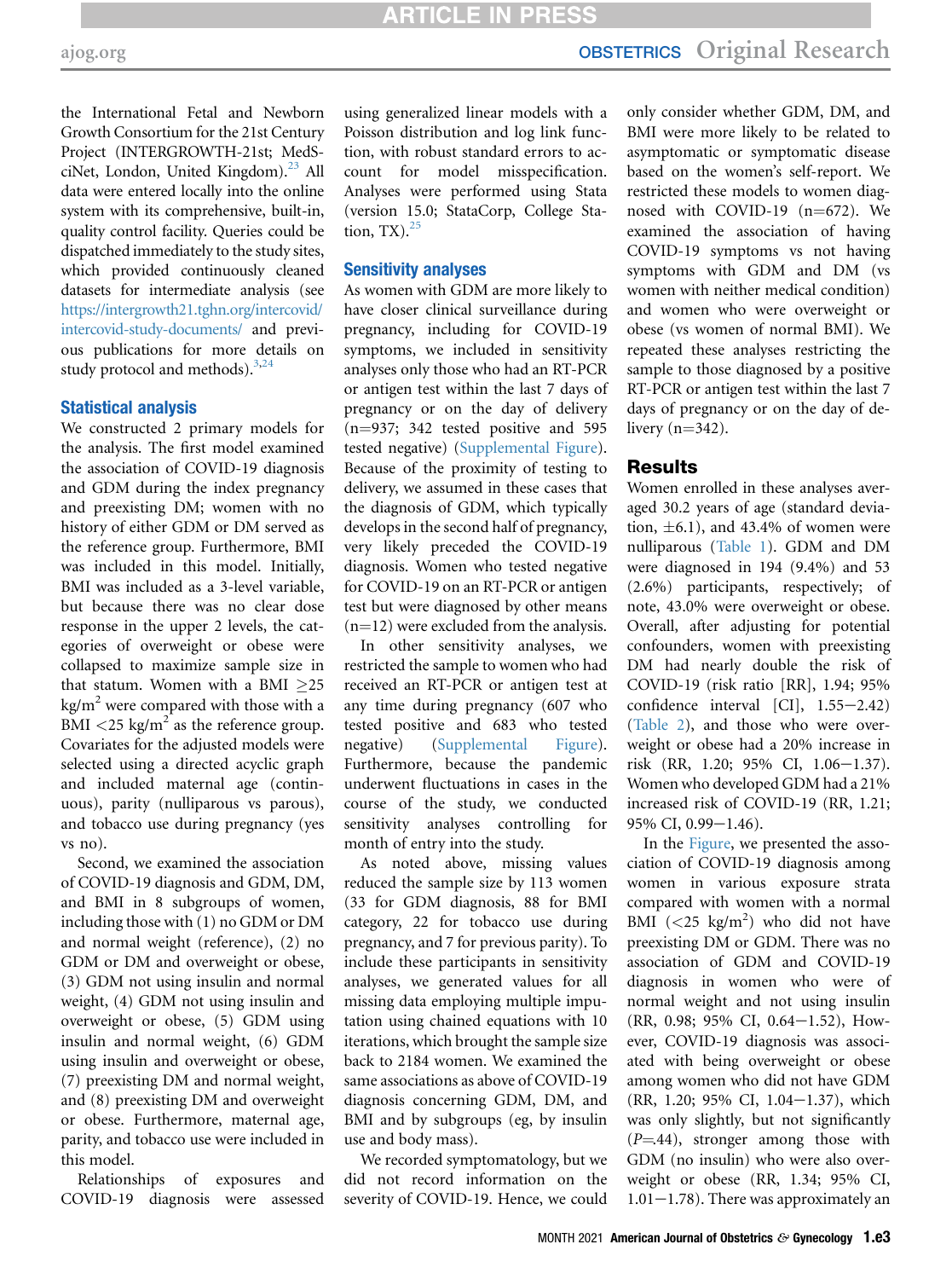<span id="page-3-0"></span>TABLE 1

| Baseline characteristics among women in the INTERCOVID study ( $n = 2071$ ) |                |
|-----------------------------------------------------------------------------|----------------|
| Characteristic                                                              |                |
| Maternal age (y)                                                            | $30.2 \pm 6.1$ |
| Parity                                                                      |                |
| <b>Nulliparous</b>                                                          | 898 (43.4)     |
| Parous                                                                      | 1173 (56.6)    |
| Prepregnancy BMI (kg/m <sup>2</sup> )                                       | $25.3 + 5.8$   |
| Normal weight, $<$ 25 kg/m <sup>2</sup>                                     | 1180 (57.0)    |
| Overweight, 25 to $<$ 30 kg/m <sup>2</sup>                                  | 535 (25.8)     |
| Obese, $>$ 30 kg/m <sup>2</sup>                                             | 356 (17.2)     |
| Tobacco use during pregnancy                                                |                |
| Yes                                                                         | 72 (3.5)       |
| No                                                                          | 1999 (96.5)    |
| Preexisting diabetes mellitus                                               |                |
| Yes                                                                         | 53 (2.6)       |
| No                                                                          | 2018 (97.4)    |
| Preexisting hypertension                                                    |                |
| Yes                                                                         | 56 (2.7)       |
| No                                                                          | 2012 (97.3)    |
| Gestational diabetes mellitus during index pregnancy                        |                |
| Yes                                                                         | 194 (9.4)      |
| No                                                                          | 1877 (90.6)    |
| Gestational age at delivery (wk)                                            | $38.3 + 3.3$   |
| Data are presented as mean±standard deviation or number (percentage).       |                |

BMI, body mass index.

Eskenazi et al. COVID-19 and gestational diabetes, diabetes, and body mass index in pregnant women. Am J Obstet Gynecol 2021.

80% increased risk of being diagnosed with COVID-19 among women with GDM using insulin whether they were of normal BMI (RR, 1.79; 95% CI,  $1.06 - 3.01$ ) or overweight or obese (RR, 1.77; 95% CI, 1.28-2.45). We observed the strongest association with COVID-19 diagnosis among women with preexisting DM, which was only slightly higher  $(P=50)$  if they were overweight or obese (RR, 2.32; 95% CI, 1.82-2.97) than if they were of normal weight (RR,  $1.93$ ;  $95\%$  CI,  $1.18-3.17$ ).

In sensitivity analyses, when the sample was restricted to participants who had a COVID-19 RT-PCR or antigen test in the week before delivery, although the sample size was reduced by more than 50%, the observed associations were similar ([Figure](#page-5-0) and [Supplemental Table 3\)](#page-11-1). Results were comparable when participants were restricted to those who received an RT-PCR or antigen tests at any time during pregnancy [\(Supplemental Table 4\)](#page-12-0), when we controlled for month of enrollment ([Supplemental Table 5\)](#page-13-0), or when we performed multiple imputation on missing values [\(Supplemental](#page-14-0) [Table 6\)](#page-14-0).

When considering only the 672 women who were diagnosed with COVID-19 [\(Supplemental Table 7\)](#page-15-0), having neither GDM (RR, 0.96; 95% CI,  $0.88-1.03$ ) nor preexisting DM (RR, 0.97; 95% CI, 0.87 $-1.07$ ) was associated with the presence of COVID-19 symptoms, suggesting that women with these conditions were not more likely to have symptomatic infection than

asymptomatic infection. However, women who were overweight or obese were more likely to report COVID-19 symptoms than women with normal weight (RR, 1.06; 95% CI,  $1.01-1.11$ ). The results were comparable when restricting the analysis to the 342 women with a positive RT-PCR or antigen test in the week before delivery.

## Comment Principal findings

In the INTERCOVID multinational study of more than 2000 pregnant women from 18 countries, preexisting DM and higher BMI were each associated with a higher risk of being diagnosed with COVID-19, after controlling for other potential confounders. Although women with GDM overall were marginally at higher risk of COVID-19 diagnosis, we did observe a significantly higher risk of COVID-19 diagnosis associated with GDM in people who use insulin; the strength of the association approached that for DM, regardless of a woman's BMI. High BMI, but not GDM or DM, was related to more symptomatic disease among those with COVID-19.

## Results in the context of what is known

Our results supported the evidence in nonpregnant individuals, demonstrating that preexisting DM is associated with risk of SARS-CoV-2 infection. Our findings were biologically plausible given higher rates of other types of infection, for example, pneumonia, $^{26}$  $^{26}$  $^{26}$  urinary tract infections,  $27$  and vaginitis,  $28$  in individuals with DM, including during pregnancy.<sup>[29](#page-6-23)</sup>

Accili<sup>[30](#page-6-24)</sup> posed the question as to the direction of the relationship between COVID-19 and DM. He concluded that although it is possible that SARS-CoV-2 can cause DM because of in vitro evidence demonstrating the susceptibility of  $\beta$  cells to SARS-CoV-2 and that any inflammatory state can lead to insulin resistance, the more likely causal direction is that DM is a risk factor for infection. Supporting this hypothesis, other researchers have shown that pancreatic islet cells express the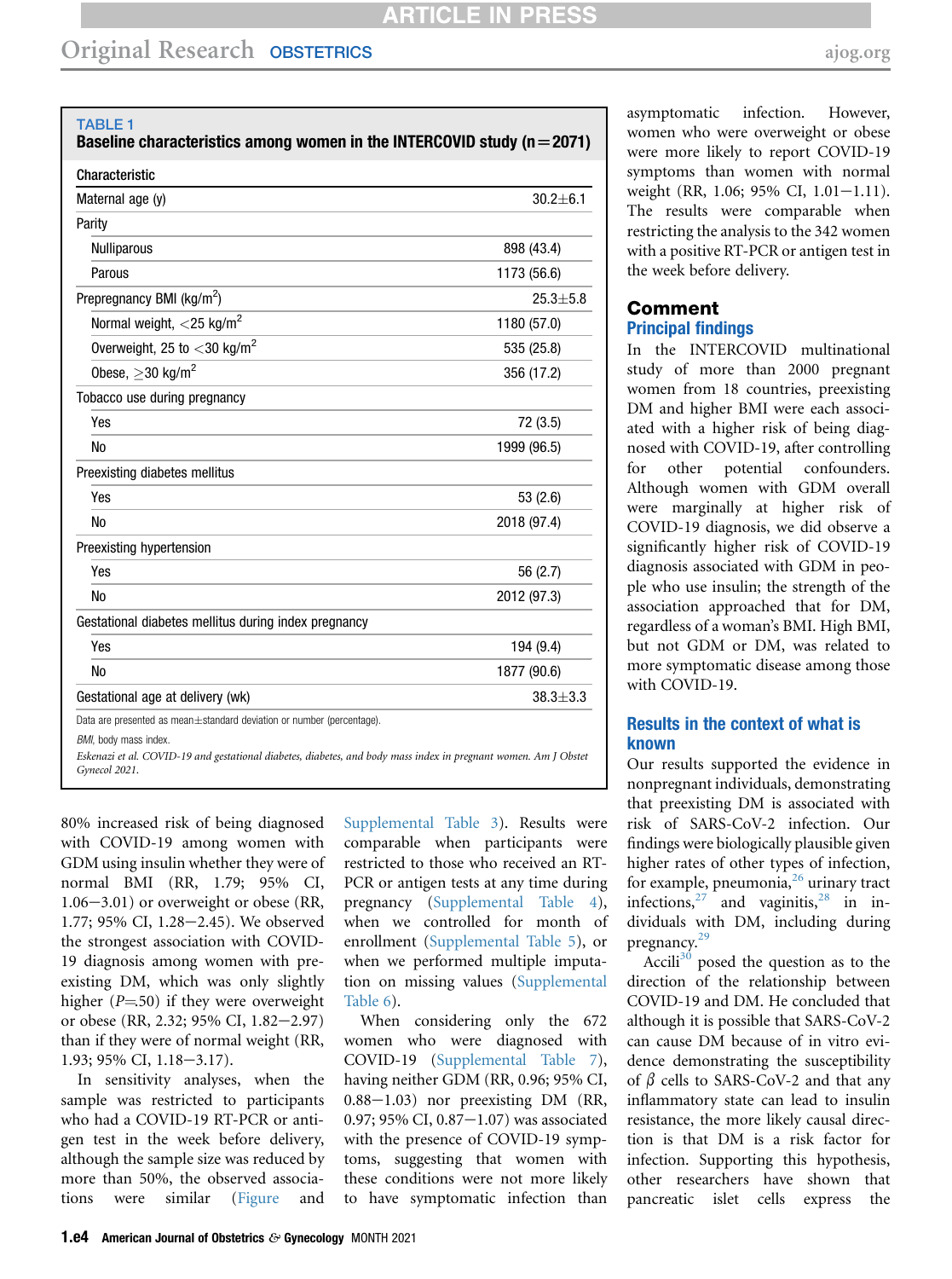#### <span id="page-4-0"></span>TABLE 2

Associations between gestational diabetes mellitus, preexisting diabetes mellitus, and body mass index and COVID-19 diagnosis in the INTERCOVID study ( $n=2071$ )

| Variable                                                           | $n$ (%)     | COVID-19<br>diagnosis, n (%) | No COVID-19<br>diagnosis, $n$ $%$ | Unadjusted<br>RR (95% CI) | Adjusted<br>RR (95% CI)       |
|--------------------------------------------------------------------|-------------|------------------------------|-----------------------------------|---------------------------|-------------------------------|
| GDM or DM                                                          |             |                              |                                   |                           |                               |
| No GDM, no DM                                                      | 1824 (88.1) | 564 (30.9)                   | 1260 (69.1)                       | Ref                       | Ref                           |
| GDM, no DM                                                         | 194 (9.4)   | 75 (38.7)                    | 119 (61.3)                        | 1.19 $(0.98 - 1.44)^a$    | 1.21 $(0.99 - 1.46)^a$        |
| <b>Preexisting DM</b>                                              | 53(2.6)     | 33(62.3)                     | 20(37.7)                          | 1.88 $(1.51 - 2.36)^{D}$  | 1.94 $(1.55 - 2.42)^b$        |
| BMI                                                                |             |                              |                                   |                           |                               |
| Normal weight $\left(<\frac{25 \text{ kg/m}^2}{\text{m}^2}\right)$ | 1180 (57.0) | 344 (29.2)                   | 836 (70.8)                        | Ref                       | Ref                           |
| Overweight or obese ( $\geq$ 25 kg/m <sup>2</sup> )                | 891 (43.0)  | 328 (36.8)                   | 563 (63.2)                        | 1.21 $(1.06 - 1.37)^{D}$  | 1.20 (1.06-1.37) <sup>b</sup> |

CI, confidence interval; BMI, body mass index; DM, diabetes mellitus; GDM, gestational diabetes mellitus, RR, risk ratio.

<span id="page-4-1"></span> $^a$  P <.1;  $^b$  P <.05.

Eskenazi et al. COVID-19 and gestational diabetes, diabetes, and body mass index in pregnant women. Am J Obstet Gynecol 2021.

angiotensin-converting enzyme 2 (ACE2) receptor and that SARS coronaviruses depend on the ACE2 receptor for attachment and invasion into cells. $31$ Zhao et  $al^{32}$  $al^{32}$  $al^{32}$  underlined the essential roles for glycosylation in mediating ACE2 receptor binding and antigenic shielding of SARS-CoV-2 spikes. Specifically, the SARS-CoV-2 spike protein, necessary for cell adhesion and invasion, and ACE2 receptors are glycosylated or glycated. These glycan-protein interactions in the SARS-CoV-2 spike protein and ACE2 receptor complex are important for cell invasion and infec-tion.<sup>[32](#page-6-26)</sup> DM is associated with increased glycation or glycosylation in a variety of cells and tissues.  $33$  Moreover, Hill et al  $34$ have suggested that hyperglycemia increases viral replication and suppresses the antiviral immune response as evidenced by animal models of DM showing several structural changes to the lung, including increased permeability of the vasculature and breakdown of the alveolar epithelium. $35$  Similar hypotheses have been proposed for DM and GDM and COVID-19 during pregnancy.<sup>36</sup>

In our study of COVID-19 in pregnancy, the women with DM had this condition diagnosed before pregnancy and thus before COVID-19 diagnosis. Although the directionality of the association between COVID-19 and GDM was less clear in the larger cohort, the

confirmation of results in the subgroup of women who received a COVID-19 test during the time of delivery provided reassurance that GDM diagnoses preceded infection and supported the hypothesis that the hyperglycemic state decreased the immune response to infection.<sup>26-[28,](#page-6-20)[37](#page-6-31)</sup> The fact that preexisting DM poses a higher risk than GDM, except in women who are insulin dependent, is also biologically plausible given that women with preexisting disease have been in this hyperglycemic state for a longer period. That GDM was only associated with COVID-19 diagnosis in women who were using insulin indicated that they had more severe GDM.

As in other observational epidemiologic studies, our findings could be explained by uncontrolled confounding. However, the findings persisted after we controlled for potential confounders identified by a directed acyclic graph, and the women not diagnosed with COVID-19 and women diagnosed with COVID-19 were selected from the same hospital or country, gestation duration, and date, assuring similar clinical practices by location during the COVID-19 pandemic.

### Strengths and limitations

We employed data from a large-scale multinational study that was specifically

conducted to assess the symptoms and effects of COVID-19 during pregnancy on maternal and neonatal outcomes compared with pregnant women not diagnosed with COVID-19 and enrolled concomitantly in the same facility, in the same level of care, and at the same gestational age to minimize any selection bias. The study abstracted information on maternal and neonatal outcomes and used rigorous data collection procedures, employing structured forms and stringent quality control across 43 institutions to record morbidity.

The proportions of women diagnosed on the basis of COVID-19 symptoms alone and those diagnosed by RT-PCR or antigen tests changed during the study in each country as laboratory testing became more available. It remains possible that some of those not diagnosed with COVID-19 may have included women with SARS-CoV-2 infection who were asymptomatic and not identified, either because routine testing was not available or because they became infected after enrollment. This potential for misclassification would have led to more conservative estimates.

Although DM and high BMI preceded infection in all cases, GDM very likely preceded infection for roughly half of those who were diagnosed by RT-PCR or antigen tests around the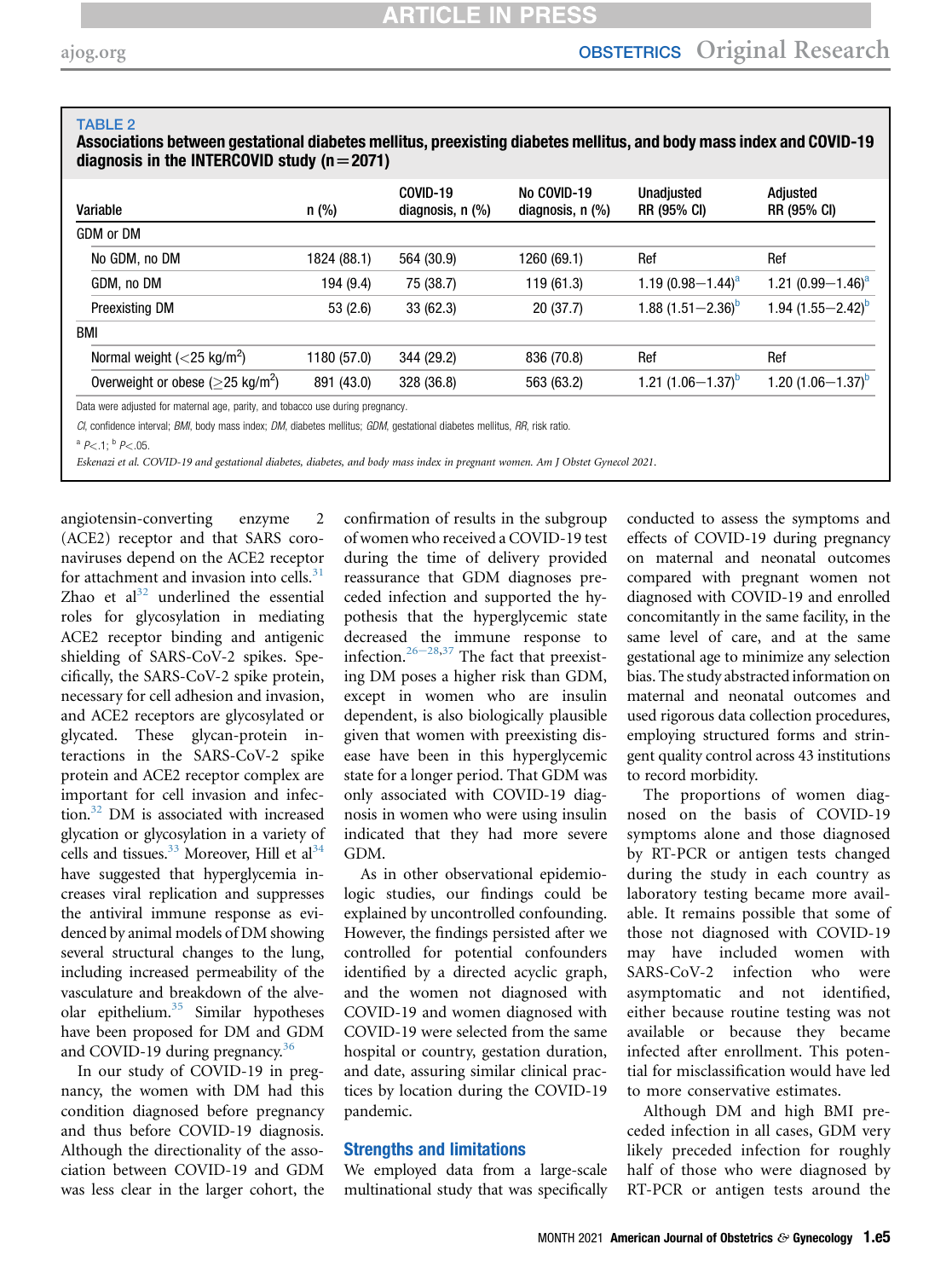## Original Research OBSTETRICS [ajog.org](http://www.AJOG.org)

#### <span id="page-5-0"></span>**FIGURE**

## Risk of COVID-19 diagnosis according to gestational diabetes mellitus, insulin use, body mass index, and preexisting history of diabetes mellitus



#### <sup>a</sup>Adjusted for maternal age, parity, and tobacco use during pregnancy.

The figure displays the risk of COVID-19 diagnosis according to GDM, insulin use, BMI, and preexisting history of DM for participants in the INTERCOVID study, in the full population (n=2071) and the subset of women with an RT-PCR or antigen test in the week before or on the day of delivery (n=937). The results were adjusted for maternal age, previous parity, and tobacco use during pregnancy. BMI, body mass index; GDM, gestational diabetes mellitus; RT-PCR, real-time polymerase chain reaction.

Eskenazi et al. COVID-19 and gestational diabetes, diabetes, and body mass index in pregnant women. Am J Obstet Gynecol 2021.

time of delivery. It remains possible that women admitted to the hospital with severe complications of pregnancy, such as uncontrolled GDM or DM, were more likely to be tested for, or diagnosed with, COVID-19. However, the study design avoided such systematic bias by selecting 2 women immediately after a diagnosed woman at the same level of care as the reference group. In addition, when we restricted the analysis to those women who were PCR or antigen tested, the results were similar, suggesting that this bias was minimal.

In contrast to women of high BMI with COVID-19, women with GDM or DM were not more likely to have symptomatic COVID-19. Although we had information on ICU hospitalization and death, we could not attribute whether COVID-19 was the cause<sup>[3](#page-6-1)</sup>; thus, we could not conduct analyses according to the COVID-19 severity classification proposed by the National Institutes of Health, because we did not have the complete information required by these relatively recent criteria.[39](#page-6-32)

Other limitations of this observational study were that the medical record abstractions did not indicate the criteria for GDM diagnosis or the time during the pregnancy at which it was diagnosed. We did not interfere with the usual clinical care provided by the hospitals or clinicians provided across the 43 hospitals and clinical practices, including the protocols for prescribing insulin to women with GDM, which may have varied across these institutions.<sup>[40](#page-7-0)</sup> In addition, protocols for GDM screening may have changed d[uring](#page-7-1) the pandemic to prevent infection.<sup>41-44</sup> However, our study design, in which women diagnosed with COVID-19 and women not diagnosed with COVID-19 were matched by hospital and time, should have

controlled for these changes in screening protocols.

#### Research implications

The limitations and strengths of our study noted above can inform future studies. For example, prospective multinational cohort studies in which pregnant women are enrolled early in pregnancy, routinely and frequently tested for COVID-19 using RT-PCR, monitored carefully for onset of symptoms and severity of disease, and screened uniformly for GDM would be important to confirm our findings. In addition, future research should study the long-term sequelae of COVID-19 during pregnancy on both the woman and her child. Lastly, given the risk of COVID-19 to pregnant women, especially in those with comorbidities, public health programs should be implemented to overcome vaccine hesitancy and barriers to access.

#### Clinical implications

COVID-19 during pregnancy is known to increase severe maternal morbidity and death, $^2$  $^2$  particularly intubation and intensive care unit (ICU) admission.<sup>[3](#page-6-1)</sup> Our data provided additional information about the increased risk of infection associated with preexisting comorbidities, such as DM and high body mass, and the association with insulindependent GDM. Women with these conditions should be monitored carefully for COVID-19, glycemic control, and weight gain.<sup>[38](#page-6-34)</sup> Most importantly, unvaccinated pregnant women and those considering pregnancy with these risk factors should be strongly encouraged to be vaccinated.

#### **Conclusions**

Our findings suggested that DM and overweight or obesity are more prevalent in women diagnosed with COVID-19 in pregnancy than in women not diagnosed with COVID-19 in pregnancy, suggesting that these risk factors make infection more likely. Moreover, COVID-19 diagnosis was associated with GDM among women who were using insulin. This information can help guide decisionmaking for those women who still may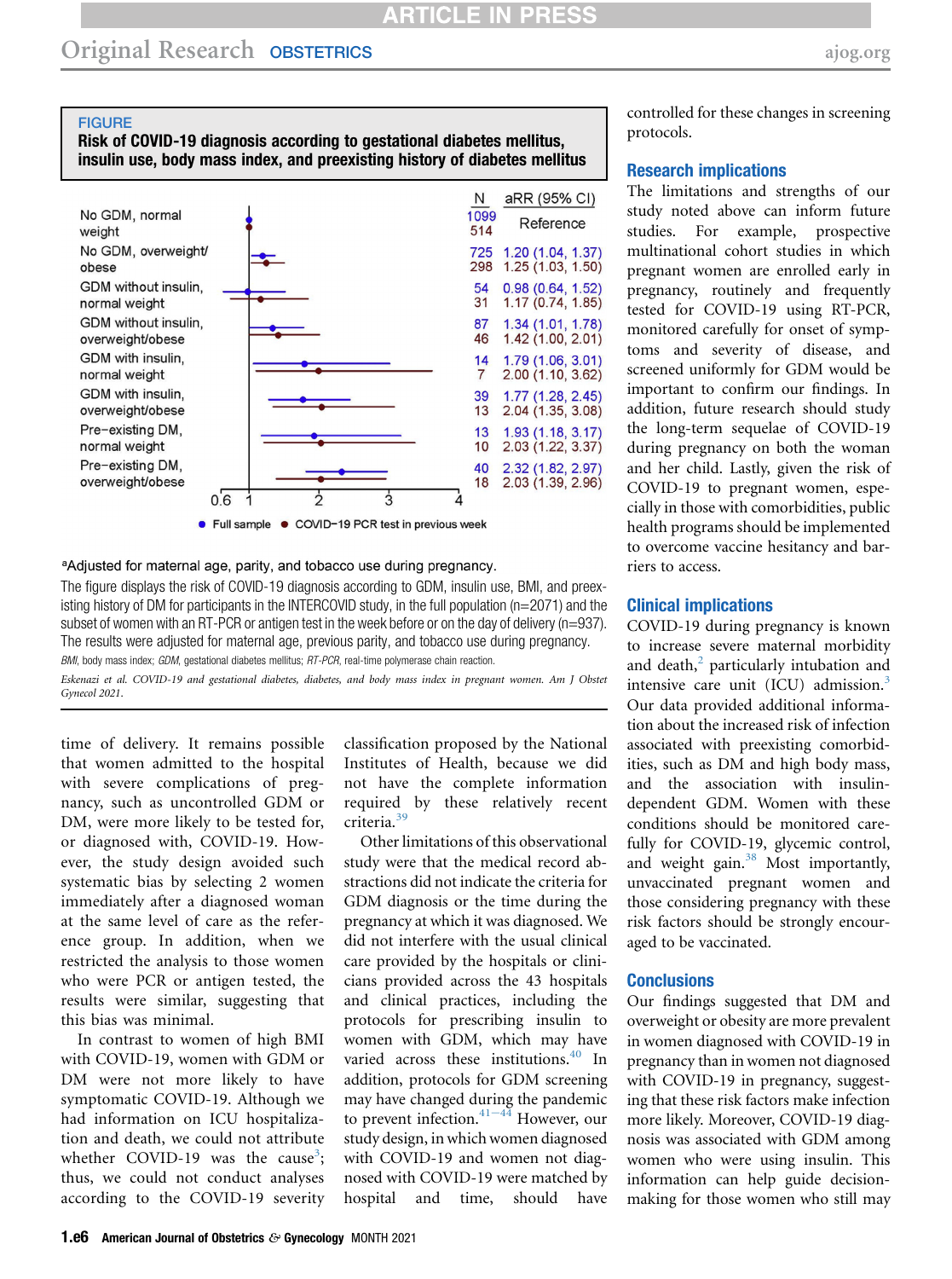## [ajog.org](http://www.AJOG.org) **OBSTETRICS** Original Research

be hesitant to receive COVID-19 vaccination.

#### Acknowledgments

We are very grateful to the contributing institutions and local researchers involved in the study. The [Appendix](#page-8-0) contains their details and details of the study committees.

#### <span id="page-6-0"></span>**References**

1. [Allotey J, Stallings E, Bonet M, et al. Clinical](http://refhub.elsevier.com/S0002-9378(21)02696-X/sref1) [manifestations, risk factors, and maternal and](http://refhub.elsevier.com/S0002-9378(21)02696-X/sref1) [perinatal outcomes of coronavirus disease 2019](http://refhub.elsevier.com/S0002-9378(21)02696-X/sref1) [in pregnancy: living systematic review and meta](http://refhub.elsevier.com/S0002-9378(21)02696-X/sref1)[analysis. BMJ 2020;370:m3320.](http://refhub.elsevier.com/S0002-9378(21)02696-X/sref1)

<span id="page-6-33"></span><span id="page-6-1"></span>2. Jamieson DJ. Rasmussen SA, An update on [COVID-19 and pregnancy. Am J Obstet Gyne](http://refhub.elsevier.com/S0002-9378(21)02696-X/sref2)[col 2021 \[Epub ahead of print\]](http://refhub.elsevier.com/S0002-9378(21)02696-X/sref2).

3. [Villar J, Ariff S, Gunier RB, et al. Maternal and](http://refhub.elsevier.com/S0002-9378(21)02696-X/sref3) [neonatal morbidity and mortality among preg](http://refhub.elsevier.com/S0002-9378(21)02696-X/sref3)[nant women with and without COVID-19 infec](http://refhub.elsevier.com/S0002-9378(21)02696-X/sref3)[tion: the INTERCOVID multinational cohort](http://refhub.elsevier.com/S0002-9378(21)02696-X/sref3) [study. JAMA Pediatr 2021;175:817](http://refhub.elsevier.com/S0002-9378(21)02696-X/sref3)–26.

<span id="page-6-2"></span>4. [Zambrano LD, Ellington S, Strid P, et al. Up](http://refhub.elsevier.com/S0002-9378(21)02696-X/sref4)[date: characteristics of symptomatic women of](http://refhub.elsevier.com/S0002-9378(21)02696-X/sref4) [reproductive age with laboratory-con](http://refhub.elsevier.com/S0002-9378(21)02696-X/sref4)firmed [SARS-CoV-2 infection by pregnancy status -](http://refhub.elsevier.com/S0002-9378(21)02696-X/sref4) [United States, January 22-October 3, 2020.](http://refhub.elsevier.com/S0002-9378(21)02696-X/sref4) [MMWR Morb Mortal Wkly Rep 2020;69:](http://refhub.elsevier.com/S0002-9378(21)02696-X/sref4) [1641](http://refhub.elsevier.com/S0002-9378(21)02696-X/sref4)–7.

5. [Lassi ZS, Ana A, Das JK, et al. A systematic](http://refhub.elsevier.com/S0002-9378(21)02696-X/sref5) [review and meta-analysis of data on pregnant](http://refhub.elsevier.com/S0002-9378(21)02696-X/sref5) women with confi[rmed COVID-19: clinical pre](http://refhub.elsevier.com/S0002-9378(21)02696-X/sref5)[sentation, and pregnancy and perinatal out](http://refhub.elsevier.com/S0002-9378(21)02696-X/sref5)[comes based on COVID-19 severity. J Glob](http://refhub.elsevier.com/S0002-9378(21)02696-X/sref5) [Health 2021;11:05018](http://refhub.elsevier.com/S0002-9378(21)02696-X/sref5).

6. [Rancourt RC, Schellong K, Plagemann A.](http://refhub.elsevier.com/S0002-9378(21)02696-X/sref6) [Coronavirus disease 2019 and obesity: one](http://refhub.elsevier.com/S0002-9378(21)02696-X/sref6) [pandemic meets another. Am J Obstet Gynecol](http://refhub.elsevier.com/S0002-9378(21)02696-X/sref6) [2021;224:121](http://refhub.elsevier.com/S0002-9378(21)02696-X/sref6)–2.

<span id="page-6-3"></span>7. [Chun SY, Kim DW, Lee SA, et al. Does dia](http://refhub.elsevier.com/S0002-9378(21)02696-X/sref7)[betes increase the risk of contracting COVID-](http://refhub.elsevier.com/S0002-9378(21)02696-X/sref7)[19? A population-based study in Korea. Dia](http://refhub.elsevier.com/S0002-9378(21)02696-X/sref7)[betes Metab J 2020;44:897](http://refhub.elsevier.com/S0002-9378(21)02696-X/sref7)–907.

<span id="page-6-4"></span>8. [McGurnaghan SJ, Weir A, Bishop J, et al.](http://refhub.elsevier.com/S0002-9378(21)02696-X/sref8) [Risks of and risk factors for COVID-19 disease in](http://refhub.elsevier.com/S0002-9378(21)02696-X/sref8) [people with diabetes: a cohort study of the total](http://refhub.elsevier.com/S0002-9378(21)02696-X/sref8) [population of Scotland. Lancet Diabetes Endo](http://refhub.elsevier.com/S0002-9378(21)02696-X/sref8)[crinol 2021;9:82](http://refhub.elsevier.com/S0002-9378(21)02696-X/sref8)–93.

<span id="page-6-5"></span>9. [de Lusignan S, Dorward J, Correa A, et al.](http://refhub.elsevier.com/S0002-9378(21)02696-X/sref9) [Risk factors for SARS-CoV-2 among patients in](http://refhub.elsevier.com/S0002-9378(21)02696-X/sref9) [the Oxford Royal College of General Practi](http://refhub.elsevier.com/S0002-9378(21)02696-X/sref9)[tioners Research and Surveillance Centre pri](http://refhub.elsevier.com/S0002-9378(21)02696-X/sref9)[mary care network: a cross-sectional study.](http://refhub.elsevier.com/S0002-9378(21)02696-X/sref9) [Lancet Infect Dis 2020;20:1034](http://refhub.elsevier.com/S0002-9378(21)02696-X/sref9)–42.

10. [Raeisi T, Mozaffari H, Sepehri N, et al. The](http://refhub.elsevier.com/S0002-9378(21)02696-X/sref10) [negative impact of obesity on the occurrence](http://refhub.elsevier.com/S0002-9378(21)02696-X/sref10) [and prognosis of the 2019 novel coronavirus](http://refhub.elsevier.com/S0002-9378(21)02696-X/sref10) [\(COVID-19\) disease: a systematic review and](http://refhub.elsevier.com/S0002-9378(21)02696-X/sref10) [meta-analysis. Eat Weight Disord 2021 \[Epub](http://refhub.elsevier.com/S0002-9378(21)02696-X/sref10) [ahead of print\]](http://refhub.elsevier.com/S0002-9378(21)02696-X/sref10).

11. [Yates T, Razieh C, Zaccardi F, Davies MJ,](http://refhub.elsevier.com/S0002-9378(21)02696-X/sref11) [Khunti K. Obesity and risk of COVID-19: analysis](http://refhub.elsevier.com/S0002-9378(21)02696-X/sref11) [of UK Biobank. Prim Care Diabetes 2020;14:](http://refhub.elsevier.com/S0002-9378(21)02696-X/sref11) [566](http://refhub.elsevier.com/S0002-9378(21)02696-X/sref11)–7.

<span id="page-6-6"></span>12. [Riley LE. mRNA Covid-19 vaccines in](http://refhub.elsevier.com/S0002-9378(21)02696-X/sref12) [pregnant women. N Engl J Med 2021;384:](http://refhub.elsevier.com/S0002-9378(21)02696-X/sref12) [2342](http://refhub.elsevier.com/S0002-9378(21)02696-X/sref12)–3.

<span id="page-6-7"></span>13. [Shimabukuro TT, Kim SY, Myers TR, et al.](http://refhub.elsevier.com/S0002-9378(21)02696-X/sref13) Preliminary fi[ndings of mRNA Covid-19 vaccine](http://refhub.elsevier.com/S0002-9378(21)02696-X/sref13) [safety in pregnant persons. N Engl J Med](http://refhub.elsevier.com/S0002-9378(21)02696-X/sref13) [2021;384:2273](http://refhub.elsevier.com/S0002-9378(21)02696-X/sref13)–82.

<span id="page-6-8"></span>14. [Blakeway H, Prasad S, Kalafat E, et al.](http://refhub.elsevier.com/S0002-9378(21)02696-X/sref14) [COVID-19 vaccination during pregnancy:](http://refhub.elsevier.com/S0002-9378(21)02696-X/sref14) [coverage and safety. Am J Obstet Gynecol 2021](http://refhub.elsevier.com/S0002-9378(21)02696-X/sref14) [\[Epub ahead of print\].](http://refhub.elsevier.com/S0002-9378(21)02696-X/sref14)

<span id="page-6-9"></span>15. [Skjefte M, Ngirbabul M, Akeju O, et al.](http://refhub.elsevier.com/S0002-9378(21)02696-X/sref15) [COVID-19 vaccine acceptance among pregnant](http://refhub.elsevier.com/S0002-9378(21)02696-X/sref15) [women and mothers of young children: results](http://refhub.elsevier.com/S0002-9378(21)02696-X/sref15) [of a survey in 16 countries. Eur J Epidemiol](http://refhub.elsevier.com/S0002-9378(21)02696-X/sref15) [2021;36:197](http://refhub.elsevier.com/S0002-9378(21)02696-X/sref15)–211.

<span id="page-6-10"></span>16. Centers for Disease Control and Prevention. COVID data tracker. 2021. Available at: [https://](https://covid.cdc.gov/covid-data-tracker/#vaccinations-pregnant-women) [covid.cdc.gov/covid-data-tracker/#vaccinations](https://covid.cdc.gov/covid-data-tracker/#vaccinations-pregnant-women)[pregnant-women](https://covid.cdc.gov/covid-data-tracker/#vaccinations-pregnant-women). Accessed November 15, 2021.

<span id="page-6-11"></span>17. Riley LE, Beigi R, Jamieson DJ, et al. COVID-19 vaccination considerations for obstetricgynecologic care. The American College of Obstetricians and Gynecologists. 2021. Available at: [https://www.acog.org/clinical/clinical-guidance/](https://www.acog.org/clinical/clinical-guidance/practice-advisory/articles/2020/12/covid-19-vaccination-considerations-for-obstetric-gynecologic-care) [practice-advisory/articles/2020/12/covid-19](https://www.acog.org/clinical/clinical-guidance/practice-advisory/articles/2020/12/covid-19-vaccination-considerations-for-obstetric-gynecologic-care) [vaccination-considerations-for-obstetric-gyne](https://www.acog.org/clinical/clinical-guidance/practice-advisory/articles/2020/12/covid-19-vaccination-considerations-for-obstetric-gynecologic-care)[cologic-care](https://www.acog.org/clinical/clinical-guidance/practice-advisory/articles/2020/12/covid-19-vaccination-considerations-for-obstetric-gynecologic-care). Accessed October 6, 2021.

<span id="page-6-12"></span>18. Society for Maternal Fetal Medicine. SMFM: provider considerations for engaging in COVID-19 vaccine counseling with pregnant and lactating patients. 2021. Available at: [https://s3.](https://s3.amazonaws.com/cdn.smfm.org/media/3134/Provider_Considerations_for_Engaging_in_COVID_Vaccination_Considerations_10-1-21_%28final%29.pdf) [amazonaws.com/cdn.smfm.org/media/3134/](https://s3.amazonaws.com/cdn.smfm.org/media/3134/Provider_Considerations_for_Engaging_in_COVID_Vaccination_Considerations_10-1-21_%28final%29.pdf) [Provider\\_Considerations\\_for\\_Engaging\\_in\\_](https://s3.amazonaws.com/cdn.smfm.org/media/3134/Provider_Considerations_for_Engaging_in_COVID_Vaccination_Considerations_10-1-21_%28final%29.pdf) [COVID\\_Vaccination\\_Considerations\\_10-1-21\\_](https://s3.amazonaws.com/cdn.smfm.org/media/3134/Provider_Considerations_for_Engaging_in_COVID_Vaccination_Considerations_10-1-21_%28final%29.pdf) %28fi[nal%29.pdf.](https://s3.amazonaws.com/cdn.smfm.org/media/3134/Provider_Considerations_for_Engaging_in_COVID_Vaccination_Considerations_10-1-21_%28final%29.pdf) Accessed October 6, 2021. **19.** Centers for Disease Control and Prevention. COVID-19 vaccines while pregnant or breastfeeding. 2021. Available at: [https://www.cdc.](https://www.cdc.gov/coronavirus/2019-ncov/vaccines/recommendations/pregnancy.html) [gov/coronavirus/2019-ncov/vaccines/recom](https://www.cdc.gov/coronavirus/2019-ncov/vaccines/recommendations/pregnancy.html)[mendations/pregnancy.html](https://www.cdc.gov/coronavirus/2019-ncov/vaccines/recommendations/pregnancy.html). Accessed April

<span id="page-6-14"></span><span id="page-6-13"></span>18, 2021. 20. Centers for Disease Control and Prevention. COVID-19 vaccine monitoring systems for pregnant people. 2021. Available at: [https://](https://www.cdc.gov/coronavirus/2019-ncov/vaccines/safety/monitoring-pregnant-people.html) [www.cdc.gov/coronavirus/2019-ncov/vaccines/](https://www.cdc.gov/coronavirus/2019-ncov/vaccines/safety/monitoring-pregnant-people.html) [safety/monitoring-pregnant-people.html](https://www.cdc.gov/coronavirus/2019-ncov/vaccines/safety/monitoring-pregnant-people.html). Accessed August 30, 2021.

<span id="page-6-15"></span>21. Global Health Network. Essential Study Documents • INTERGROWTH-21<sup>st</sup>. Available at: https://intergrowth21.tghn.org/intercovid/ [https://intergrowth21.tghn.org/intercovid/](https://intergrowth21.tghn.org/intercovid/intercovid-study-documents/) [intercovid-study-documents/.](https://intergrowth21.tghn.org/intercovid/intercovid-study-documents/) Published May 14, 2020. Accessed April 18, 2021.

<span id="page-6-16"></span>22. World Health Organization. World Health Organization: Regional Office for Europe. Body mass index - BMI. 2021. Available at: [https://](https://www.euro.who.int/en/health-topics/disease-prevention/nutrition/a-healthy-lifestyle/body-mass-index-bmi) [www.euro.who.int/en/health-topics/disease](https://www.euro.who.int/en/health-topics/disease-prevention/nutrition/a-healthy-lifestyle/body-mass-index-bmi)[prevention/nutrition/a-healthy-lifestyle/body](https://www.euro.who.int/en/health-topics/disease-prevention/nutrition/a-healthy-lifestyle/body-mass-index-bmi)[mass-index-bmi](https://www.euro.who.int/en/health-topics/disease-prevention/nutrition/a-healthy-lifestyle/body-mass-index-bmi). Accessed April 18, 2021.

<span id="page-6-17"></span>23. [Ohuma EO, Hoch L, Cosgrove C, et al.](http://refhub.elsevier.com/S0002-9378(21)02696-X/sref23) [Managing data for the international, multicentre](http://refhub.elsevier.com/S0002-9378(21)02696-X/sref23) [INTERGROWTH-21st Project. BJOG](http://refhub.elsevier.com/S0002-9378(21)02696-X/sref23) [2013;120\(Suppl2\):64](http://refhub.elsevier.com/S0002-9378(21)02696-X/sref23)–70.

<span id="page-6-18"></span>24. [Papageorghiou AT, Deruelle P, Gunier RB,](http://refhub.elsevier.com/S0002-9378(21)02696-X/sref24) [et al. Preeclampsia and COVID-19: results](http://refhub.elsevier.com/S0002-9378(21)02696-X/sref24) [from the INTERCOVID prospective longitudinal](http://refhub.elsevier.com/S0002-9378(21)02696-X/sref24) [study. Am J Obstet Gynecol 2021;225:289.](http://refhub.elsevier.com/S0002-9378(21)02696-X/sref24) e1–[17.](http://refhub.elsevier.com/S0002-9378(21)02696-X/sref24)

<span id="page-6-20"></span><span id="page-6-19"></span>25. [StataCorp. Stata statistical software: release](http://refhub.elsevier.com/S0002-9378(21)02696-X/sref25) [15. College Station, TX: StataCorp LLC; 2017.](http://refhub.elsevier.com/S0002-9378(21)02696-X/sref25) 26. [Kornum JB, Thomsen RW, Riis A,](http://refhub.elsevier.com/S0002-9378(21)02696-X/sref26) [Lervang HH, Schønheyder HC, Sørensen HT.](http://refhub.elsevier.com/S0002-9378(21)02696-X/sref26) [Type 2 diabetes and pneumonia outcomes: a](http://refhub.elsevier.com/S0002-9378(21)02696-X/sref26) [population-based cohort study. Diabetes Care](http://refhub.elsevier.com/S0002-9378(21)02696-X/sref26) [2007;30:2251](http://refhub.elsevier.com/S0002-9378(21)02696-X/sref26)–7.

<span id="page-6-21"></span>27. [Nitzan O, Elias M, Chazan B, Saliba W. Uri](http://refhub.elsevier.com/S0002-9378(21)02696-X/sref27)[nary tract infections in patients with type 2 dia](http://refhub.elsevier.com/S0002-9378(21)02696-X/sref27)[betes mellitus: review of prevalence, diagnosis,](http://refhub.elsevier.com/S0002-9378(21)02696-X/sref27) [and management. Diabetes Metab Syndr Obes](http://refhub.elsevier.com/S0002-9378(21)02696-X/sref27) [2015;8:129](http://refhub.elsevier.com/S0002-9378(21)02696-X/sref27)–36.

<span id="page-6-22"></span>28. [Hirji I, Andersson SW, Guo Z, Hammar N,](http://refhub.elsevier.com/S0002-9378(21)02696-X/sref28) [Gomez-Caminero A. Incidence of genital infec](http://refhub.elsevier.com/S0002-9378(21)02696-X/sref28)[tion among patients with type 2 diabetes in the](http://refhub.elsevier.com/S0002-9378(21)02696-X/sref28) [UK General Practice Research Database.](http://refhub.elsevier.com/S0002-9378(21)02696-X/sref28) [J Diabetes Complications 2012;26:501](http://refhub.elsevier.com/S0002-9378(21)02696-X/sref28)–5.

<span id="page-6-23"></span>29. [Stamler EF, Cruz ML, Mimouni F, et al. High](http://refhub.elsevier.com/S0002-9378(21)02696-X/sref29) [infectious morbidity in pregnant women with](http://refhub.elsevier.com/S0002-9378(21)02696-X/sref29) [insulin-dependent diabetes: an understated](http://refhub.elsevier.com/S0002-9378(21)02696-X/sref29) [complication. Am J Obstet Gynecol 1990;163:](http://refhub.elsevier.com/S0002-9378(21)02696-X/sref29) [1217](http://refhub.elsevier.com/S0002-9378(21)02696-X/sref29)–21.

<span id="page-6-24"></span>30. [Accili D. Can COVID-19 cause diabetes?](http://refhub.elsevier.com/S0002-9378(21)02696-X/sref30) [Nat Metab 2021;3:123](http://refhub.elsevier.com/S0002-9378(21)02696-X/sref30)–5.

<span id="page-6-25"></span>31. [Yang JK, Lin SS, Ji XJ, Guo LM. Binding of](http://refhub.elsevier.com/S0002-9378(21)02696-X/sref31) [SARS coronavirus to its receptor damages islets](http://refhub.elsevier.com/S0002-9378(21)02696-X/sref31) [and causes acute diabetes. Acta Diabetol](http://refhub.elsevier.com/S0002-9378(21)02696-X/sref31) [2010;47:193](http://refhub.elsevier.com/S0002-9378(21)02696-X/sref31)–9.

<span id="page-6-26"></span>32. [Zhao P, Praissman JL, Grant OC, et al. Vi](http://refhub.elsevier.com/S0002-9378(21)02696-X/sref32)[rus-receptor interactions of glycosylated SARS-](http://refhub.elsevier.com/S0002-9378(21)02696-X/sref32)[CoV-2 spike and human ACE2 receptor. Cell](http://refhub.elsevier.com/S0002-9378(21)02696-X/sref32) [Host Microbe 2020;28:586](http://refhub.elsevier.com/S0002-9378(21)02696-X/sref32)–601.e6.

<span id="page-6-27"></span>33. [Singh VP, Bali A, Singh N, Jaggi AS.](http://refhub.elsevier.com/S0002-9378(21)02696-X/sref33) [Advanced glycation end products and diabetic](http://refhub.elsevier.com/S0002-9378(21)02696-X/sref33) [complications. Korean J Physiol Pharmacol](http://refhub.elsevier.com/S0002-9378(21)02696-X/sref33) [2014;18:1](http://refhub.elsevier.com/S0002-9378(21)02696-X/sref33)–14.

<span id="page-6-28"></span>34. [Hill MA, Mantzoros C, Sowers JR. Com](http://refhub.elsevier.com/S0002-9378(21)02696-X/sref34)[mentary: COVID-19 in patients with diabetes.](http://refhub.elsevier.com/S0002-9378(21)02696-X/sref34) [Metabolism 2020;107:154217](http://refhub.elsevier.com/S0002-9378(21)02696-X/sref34).

<span id="page-6-29"></span>35. [Philips BJ, Meguer JX, Redman J,](http://refhub.elsevier.com/S0002-9378(21)02696-X/sref35) [Baker EH. Factors determining the appear](http://refhub.elsevier.com/S0002-9378(21)02696-X/sref35)[ance of glucose in upper and lower respiratory](http://refhub.elsevier.com/S0002-9378(21)02696-X/sref35) [tract secretions. Intensive Care Med 2003;29:](http://refhub.elsevier.com/S0002-9378(21)02696-X/sref35) [2204](http://refhub.elsevier.com/S0002-9378(21)02696-X/sref35)–10.

<span id="page-6-30"></span>36. [Eberle C, James-Todd T, Stichling S. SARS-](http://refhub.elsevier.com/S0002-9378(21)02696-X/sref36)[CoV-2 in diabetic pregnancies: a systematic](http://refhub.elsevier.com/S0002-9378(21)02696-X/sref36) [scoping review. BMC Pregnancy Childbirth](http://refhub.elsevier.com/S0002-9378(21)02696-X/sref36) [2021;21:573](http://refhub.elsevier.com/S0002-9378(21)02696-X/sref36).

<span id="page-6-31"></span>37. [Berbudi A, Rahmadika N, Tjahjadi AI,](http://refhub.elsevier.com/S0002-9378(21)02696-X/sref37) [Ruslami R. Type 2 diabetes and its impact on the](http://refhub.elsevier.com/S0002-9378(21)02696-X/sref37) [immune system. Curr Diabetes Rev 2020;16:](http://refhub.elsevier.com/S0002-9378(21)02696-X/sref37)  $A$  $A$  $2$  $\overline{a}$ 

<span id="page-6-34"></span>38. [Institute of Medicine \(US\), National](http://refhub.elsevier.com/S0002-9378(21)02696-X/sref38) [Research Council \(US\) Committee to Reex](http://refhub.elsevier.com/S0002-9378(21)02696-X/sref38)[amine IOM Pregnancy Weight Guidelines,](http://refhub.elsevier.com/S0002-9378(21)02696-X/sref38) [Rasmussen KM, Yaktine AL \(eds\). Weight gain](http://refhub.elsevier.com/S0002-9378(21)02696-X/sref38) [during pregnancy: reexamining the guide](http://refhub.elsevier.com/S0002-9378(21)02696-X/sref38)[lines. Washington, DC: National Academies](http://refhub.elsevier.com/S0002-9378(21)02696-X/sref38) [Press; 2009.](http://refhub.elsevier.com/S0002-9378(21)02696-X/sref38)

<span id="page-6-32"></span>39. National Institutes of Health. Clinical spectrum of SARS-CoV-2 infection. National Institutes of Health. 2021. Available at: [https://](https://www.covid19treatmentguidelines.nih.gov/overview/clinical-spectrum/) [www.covid19treatmentguidelines.nih.gov/](https://www.covid19treatmentguidelines.nih.gov/overview/clinical-spectrum/) [overview/clinical-spectrum/](https://www.covid19treatmentguidelines.nih.gov/overview/clinical-spectrum/). Accessed August 15, 2021.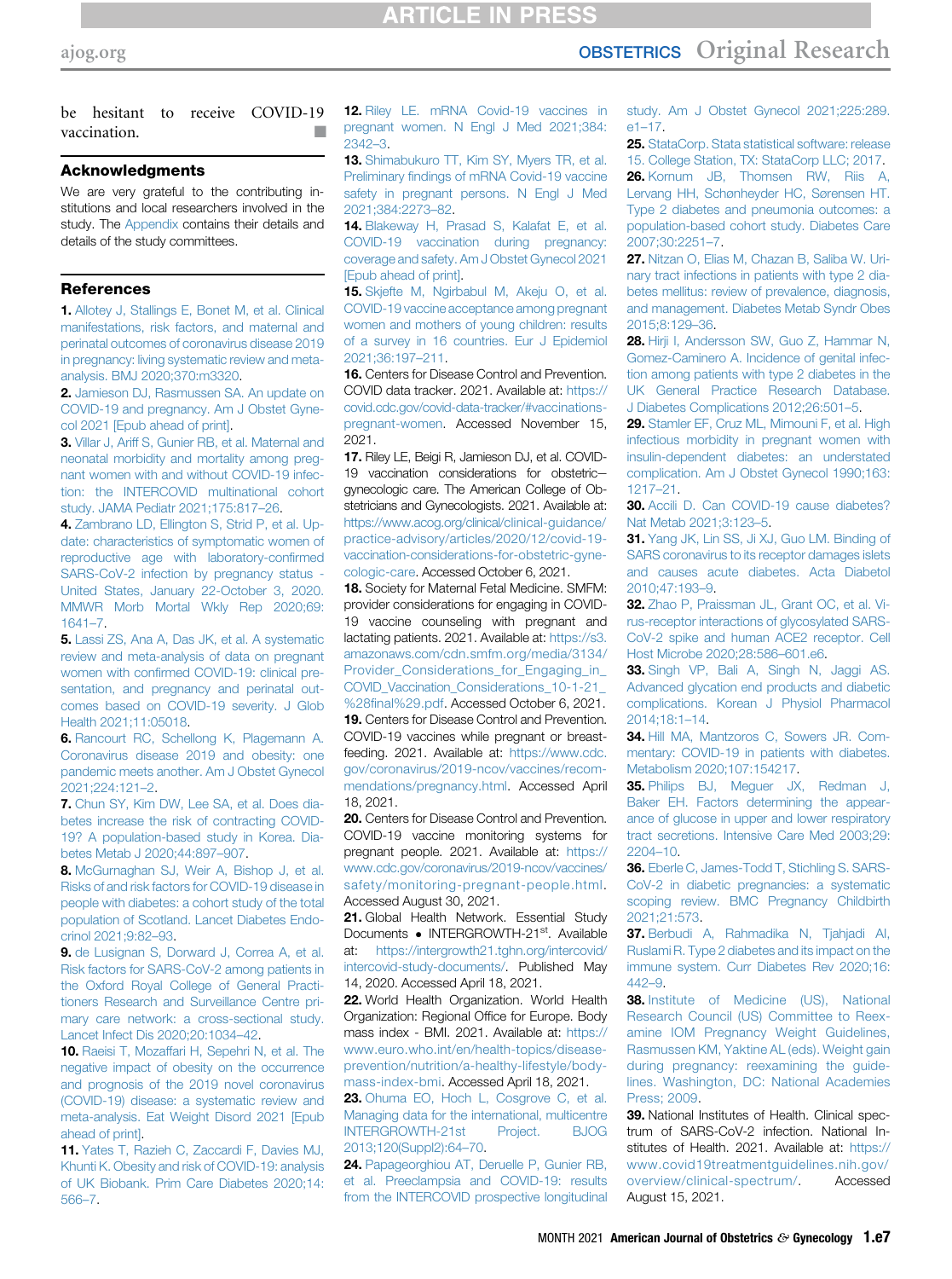<span id="page-7-0"></span>40. [Patient Safety and Quality Committee, So](http://refhub.elsevier.com/S0002-9378(21)02696-X/sref40)[ciety for Maternal-Fetal Medicine, Hameed AB,](http://refhub.elsevier.com/S0002-9378(21)02696-X/sref40) [Combs CA. Society for Maternal-Fetal Medicine](http://refhub.elsevier.com/S0002-9378(21)02696-X/sref40) [Special Statement: updated checklist for ante](http://refhub.elsevier.com/S0002-9378(21)02696-X/sref40)[partum care of pregestational diabetes mellitus.](http://refhub.elsevier.com/S0002-9378(21)02696-X/sref40) [Am J Obstet Gynecol 2020;223:B2](http://refhub.elsevier.com/S0002-9378(21)02696-X/sref40)–5.

<span id="page-7-1"></span>41. Australasian Diabetes in Pregnancy Society, Australian Diabetes Society, Australian Diabetes Educators Association, Diabetes Australia. Diagnostic testing for gestational diabetes mellitus (GDM) during the COVID 19 pandemic: antenatal and postnatal testing advice. 2020. Available at: [https://www.adips.org/documents/COVID-19](https://www.adips.org/documents/COVID-19GDMDiagnosis030420ADIPSADSADEADAforWebsite.pdf) [GDMDiagnosis030420ADIPSADSADEADAfor](https://www.adips.org/documents/COVID-19GDMDiagnosis030420ADIPSADSADEADAforWebsite.pdf) [Website.pdf.](https://www.adips.org/documents/COVID-19GDMDiagnosis030420ADIPSADSADEADAforWebsite.pdf) Accessed November 15, 2021.

42. Royal College of Obstetricians and Gynaecologists. Guidance for maternal medicine services in the coronavirus (COVID-19) pandemic. 2020. Available at: [https://www.rcog.org.uk/](https://www.rcog.org.uk/globalassets/documents/guidelines/2020-12-09-guidance-for-maternal-medicine-services-in-the-coronavirus-covid-19-pandemic.pdf) [globalassets/documents/guidelines/2020-12-](https://www.rcog.org.uk/globalassets/documents/guidelines/2020-12-09-guidance-for-maternal-medicine-services-in-the-coronavirus-covid-19-pandemic.pdf) [09-guidance-for-maternal-medicine-services](https://www.rcog.org.uk/globalassets/documents/guidelines/2020-12-09-guidance-for-maternal-medicine-services-in-the-coronavirus-covid-19-pandemic.pdf)[in-the-coronavirus-covid-19-pandemic.pdf](https://www.rcog.org.uk/globalassets/documents/guidelines/2020-12-09-guidance-for-maternal-medicine-services-in-the-coronavirus-covid-19-pandemic.pdf). Accessed November 15, 2021.

43. Royal College of Obstetricians and Gynaecologists. Guidance for maternal medicine services in the evolving coronavirus (COVID-19) pandemic. 2021. Available at: [https://www.](https://www.rcog.org.uk/globalassets/documents/guidelines/2020-07-10-guidance-for-maternal-medicine.pdf) [rcog.org.uk/globalassets/documents/guidelines/](https://www.rcog.org.uk/globalassets/documents/guidelines/2020-07-10-guidance-for-maternal-medicine.pdf) [2020-07-10-guidance-for-maternal-medicine.](https://www.rcog.org.uk/globalassets/documents/guidelines/2020-07-10-guidance-for-maternal-medicine.pdf) [vpdf](https://www.rcog.org.uk/globalassets/documents/guidelines/2020-07-10-guidance-for-maternal-medicine.pdf). Accessed November 15, 2021.

44. Yamamoto J, Donovan L, Feig D, Berger H. Urgent update  $-$  temporary alternative screening strategy for gestational diabetes screening during the COVID-19 pandemic. 2020. Available at: [https://els-jbs-prod-cdn.jbs.](https://els-jbs-prod-cdn.jbs.elsevierhealth.com/pb/assets/raw/Health%20Advance/journals/jcjd/JCJD_COVID_guidelines_020420.pdf) [elsevierhealth.com/pb/assets/raw/Health%20](https://els-jbs-prod-cdn.jbs.elsevierhealth.com/pb/assets/raw/Health%20Advance/journals/jcjd/JCJD_COVID_guidelines_020420.pdf) Advance/journals/jcjd/JCJD\_COVID\_quidelines [020420.pdf.](https://els-jbs-prod-cdn.jbs.elsevierhealth.com/pb/assets/raw/Health%20Advance/journals/jcjd/JCJD_COVID_guidelines_020420.pdf) Accessed November 15, 2021.

#### Author and article information

From the Center for Environmental Research and Community Health, School of Public Health, University of California, Berkeley, CA (Dr Eskenazi, Mr Rauch, and Dr Gunier); Department of Woman, Child and Neonate, Fondazione IRCCS Ca' Granda Ospedale Maggiore Policlinico, Milan, Italy (Drs Iurlaro and Roggero); Department of Pediatrics, Federal University of Minas Gerais, Belo Horizonte, Brazil (Dr Rego); Departments of Obstetrics and Gynecology and Global Health, University of Washington, Seattle, WA (Dr Gravett); Department of Obstetrics and Gynaecology, IRCCS San Raffaele Hospital, San Raffaele University, Milan, Italy (Dr Cavoretto); Department of Obstetrics and Gynecology, Strasbourg University Hospital, Strasbourg, France (Dr Deruelle); ISSSTE Regional Hospital Lic. Adolfo Lopez Mateos, Mexico City, Mexico (Dr García-May); Tufts Medical Center, Boston, MA (Dr Mhatre); Department of Obstetrics and Gynaecology, Muhammad Abdullahi Wase Teaching Hospital, Kano State, Nigeria (Dr Usman); Faculty of Medicine, Department of Emergency Medicine and Traumatology, Tanta University, Tanta, Egypt (Dr Elbahnasawy);

University of Calabar Teaching Hospital, Calabar, Nigeria (Dr Etuk); Elizabeth Garrett Anderson Institute for Women's Health, University College London, London, United Kingdom (Dr Napolitano); Fetal Medicine Unit, University College London Hospitals NHS Foundation Trust, London, United Kingdom (Dr Napolitano); Nuffield Department of Women's Reproductive Health, University of Oxford, Oxford, United Kingdom (Dr Deantoni, Ms Craik, Drs Winsey, Ms Agyeman-Duah, and Drs Kennedy, Villar, and Papageorghiou); Oxford Maternal and Perinatal Health Institute, Green Templeton College, University of Oxford, Oxford, United Kingdom (Drs Deantoni, Kennedy, Villar, and Papageorghiou); Neonatal Care Unit, Department of Public Health and Pediatrics, School of Medicine, University of Turin, Turin, Italy (Dr Deantoni); St George's University Hospitals NHS Foundation Trust, London, United Kingdom (Drs Liu and Papageorghiou); Division of Obstetrics and Gynecology, ASST Spedali Civili di Brescia, Brescia, Italy (Dr Prefumo); Department of Clinical and Experimental Sciences, University of Brescia, Brescia, Italy (Dr Prefumo); Department of Biomedical and Clinical Sciences, Ospedale "Luigi Sacco" University Hospital, University of Milan, Milan, Italy (Dr Savasi); University Hospital of the Federal University of Maranhão, São Luís, Brazil (Ms Marques); Holy Family Hospital, Nkawkaw, Ghana (Dr Baafi); Department of Obstetrics and Gynaecology, Aga Khan University, Karachi, Pakistan (Dr Zainab); Division of Neonatology, Ramón Sarda Maternal and Child Hospital, Buenos Aires, Argentina (Drs Nieto and Soto Conti); Department of Obstetrics, Barcelona Hospital Campus, Vall d'Hebron University Hospital, Barcelona, Spain (Dr Serrano); Department of Obstetrics and Gynecology, Abubakar Tafawa Balewa University Teaching Hospital, Bauchi, Nigeria (Dr Aminu); Isidro Espinosa de los Reyes National Institute of Perinatology, Mexico City, Mexico (Dr Cardona-Perez); Department of Pediatrics, General Hospital Borka Taleski, Prilep, Republic of North Macedonia (Ms Tavchioska); Faculty of Clinical Sciences, Department of Obstetrics and Gynecology, College of Medical Sciences, Gombe State University, Gombe, Nigeria (Dr Bako); Department of Obstetrics, Aragon Institute of Health Research, Lozano Blesa Zaragoza University Clinical Hospital, Zaragoza, Spain (Dr Oros); Department of Women, Children and Adolescents, Geneva University Hospitals, Geneva, Switzerland (Dr Benski); Africa Center of Excellence for Population Health and Policy, Bayero University Kano, Kano, Nigeria (Ms Galadanci); Aminu Kano Teaching Hospital, Kano State, Nigeria (Ms Galadanci); Moron Hospital, Moron, Province of Buenos Aires, Argentina (Dr Savorani); St. Anne's Hospital, Azienda Ospedaliero-Universitaria Città della Salute e della Scienza di Torino, Torino, Italy (Dr Oberto); Department of Obstetrics and Gynecology, Bordeaux University Hospital, Bordeaux, France (Dr Sentilhes); Neonatology Service, Maternal and Child Department, Austral University Hospital, Pilar, Province of Buenos Aires, Argentina (Dr Risso); Department of Obstetrics and Gynecology, The Jikei University School of Medicine, Tokyo, Japan (Dr Takahashi); Sanatorio Otamendi, Buenos Aires, Argentina (Dr Vecciarelli); Department of Obstetrics and Gynecology, Keio University School of

Medicine, Tokyo, Japan (Dr Ikenoue); ESIC Medical College and Hospital, Faridabad, India (Dr Pandey); Department of Biomedical and Clinical Sciences, Ospedale "Vittore Buzzi" Children's Hospital, University of Milan, Milan, Italy (Dr Cetin); Fr. Thomas Alan Rooney Memorial Hospital, Asankragua, Ghana (Dr Nachinab); Faculty of Medicine, Department of Obstetrics and Gynecology, Airlangga University, Surabaya, Indonesia (Dr Ernawati); Soetomo General Academic Hospital, Surabaya, Indonesia (Dr Ernawati); University of Buenos Aires, Buenos Aires, Argentina (Dr Duro); University of Morón, Moron, Argentina (Dr Duro); National Medical Research Center for Obstetrics, Gynecology and Perinatology, Moscow, Russia (Dr Kholin); Department of Obstetrics and Gynecology, University of Illinois Hospital and Health Science System, Chicago, IL (Dr Firlit); Division of Maternal-Fetal Medicine and Division of Critical Care Medicine, Brigham and Women's Hospital, Harvard Medical School, Boston, MA (Dr Easter); Necker-Enfants Malades Hospital, Assistance Publique-Hôpitaux de Paris, University of Paris, Paris, France (Dr Sichitiu); College of Medicine, University of Ibadan, Ibadan, Nigeria (Dr John-Akinola); University College Hospital, Ibadan, Nigeria (Dr John-Akinola); Maternal and Child Department, Hospital Nacional Profesor Alejandro Posadas, Buenos Aires, Argentina (Dr Casale); Laboratory of Dietetics and Clinical Nutrition, Department of Public Health, Experimental and Forensic Medicine, University of Pavia, Pavia, Italy (Dr Cena); Clinical Nutrition and Dietetics Service, Unit of Internal Medicine and Endocrinology, Maugeri Scientific Clinical Institutes, Scientific Institute for Research, Hospitalization and Healthcare, Pavia, Italy (Dr Cena); Department of Clinical Sciences and Community Health, University of Milan, Milan, Italy (Dr Roggero); Women and Health Initiative, Global Health and Population Department, Harvard T.H. Chan School of Public Health, Boston, MA (Dr Langer); and Center for Global Child Health, Hospital for Sick Children, Toronto, Canada (Dr Bhutta).

Received Oct. 12, 2021; revised Dec. 2, 2021; accepted Dec. 13, 2021.

J.V. and A.T.P. contributed equally to this work.

B.E., R.B.G., and S.R. reported receiving grants from the Oxford University during the conduct of the study and the US National Institutes of Health. A.T.P. reported receiving grants from the National Institute for Health Research Biomedical Research Centre and support from Intelligent Ultrasound as director outside the submitted work. The other authors report no conflict of interest.

The study was supported by the COVID-19 Research Response Fund from the University of Oxford (reference number 0009083). The investigators acknowledge the philanthropic support of the donors to the University of Oxford's COVID-19 Research Response Fund. The funders had no role in the design and conduct of the study; collection, management, analysis, and interpretation of the data; preparation, review, or approval of the manuscript; and decision to submit the manuscript for publication.

Corresponding author: Brenda Eskenazi, PhD. [eskenazi@berkeley.edu](mailto:eskenazi@berkeley.edu)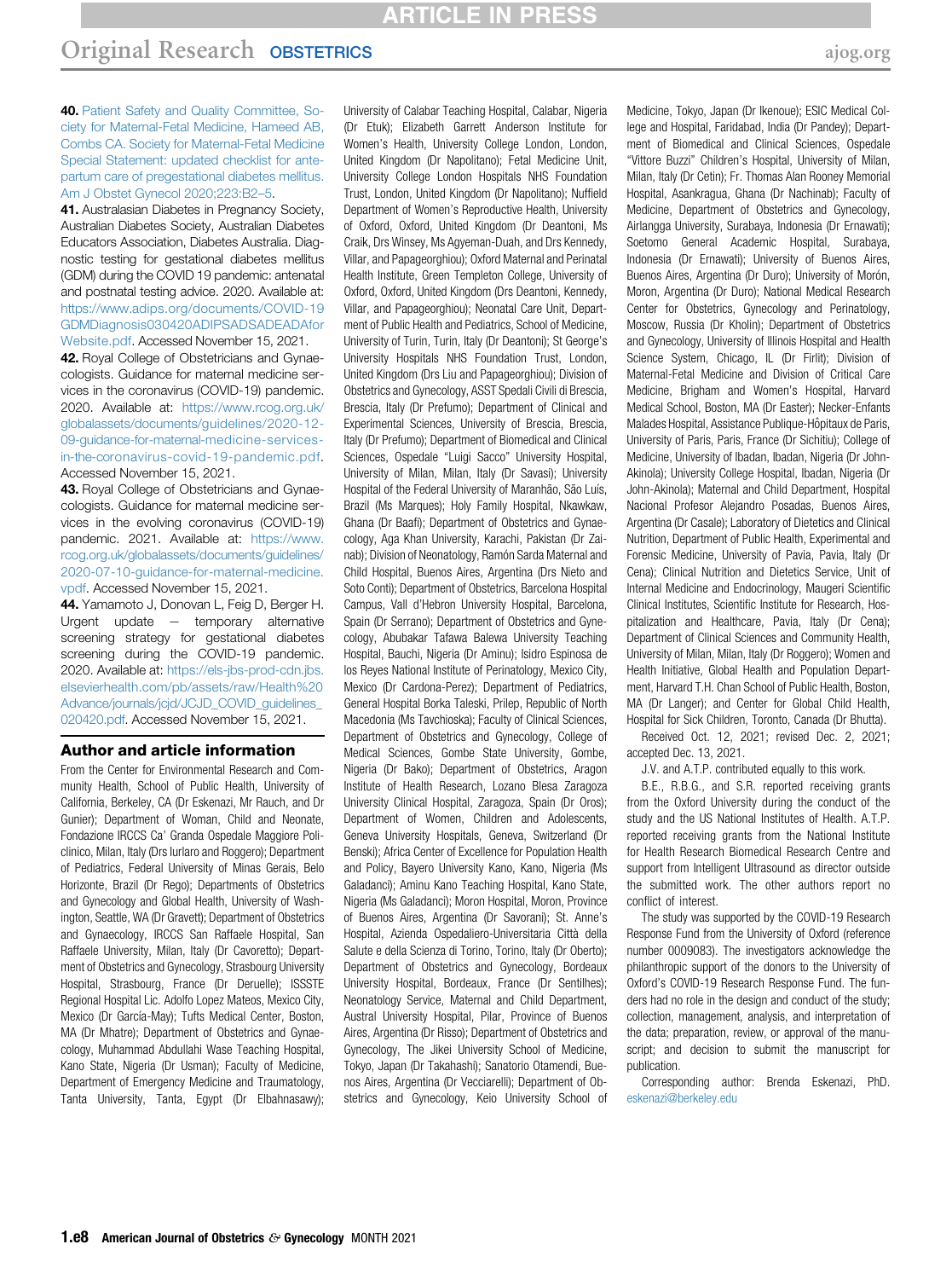## [ajog.org](http://www.AJOG.org) **OBSTETRICS** Original Research

## <span id="page-8-0"></span>Appendix

Contributors and members of the International Study on the Effects of COVID-19 in pregnancy on maternal and newborn outcomes in the International Fetal and Newborn Growth Consortium for the 21st Century global network (the INTERCOVID study)

Members of the International Study on the Effects of COVID-19 in pregnancy on maternal and newborn outcomes in the International Fetal and Newborn Growth Consortium for the 21st Century global network (the INTERCOVID study) and its **Committees** 

Scientific Advisory Committee: Ana Langer (Chair), Cesar Victora, Jose Cordero, Brenda Eskenazi, Enrico Ferrazzi, Zulfiqar Bhutta, Julian Robinson, and Jim Thornton.

Coordinating Unit: Jose Villar, Aris Papageorghiou, Adele Winsey, Rachel Craik, Montserrat Izquierdo Renault, Stephen Kennedy, Ricardo Nieto, Albertina Rego, Josephine and Agyeman-Duah.

Data Management Group: Carmen Condon, Robert Gunier, Stephen Rauch, Rachel Craik, and Adele Winsey.

#### Participating institutions and investigators

Clinica Otamendi, Buenos Aires, Argentina: Carmen Vecciarell (principal investigator), Cristina Osio, Cecilia Baston, Marcela Volpe, Zenith Guzman, Hernan Jensen, Fernando Tami, and Federico Crispin.

Hospital Materno Infantil Ramón Sarda, Buenos Aires, Argentina: Ricardo Nieto and Constanza Soto Conti (co-principal investigators), Eugenia Luque, Jimena Melisa Vargas, Marta Isabel Lopez, and Karen Zelada.

Hospital Universitario Austral, Buenos Aires, Argentina: Maria Carola Capelli and Milagros Risso (co-principal investigators), and Josefina Maria Bran.

Hospital Magdalena V de Martinez, Buenos Aires, Argentina: Eduardo A Duro (principal investigator).

Hospital Nacional Profesor Alejandro Posadas, Buenos Aires, Argentina: Roberto Casale (principal investigator), Silvia Garcia, Alberto Ferreiros, Lucio Ribola, Grethelm Ferrufino, Karell Rojas, Dafne Sidiropulos, and Silvana Varela.

Hospital Municipal O. B de Lavignole, Buenos Aires, Argentina: Mónica Savorani (principal investigator), Silvana Aguirre, and Maria Rocio Tozzini.

Hospital Universitário da Universidade Federal do Maranhão, São Luís, Brazil: Marynéa Silva do Vale (principal investigator), Ana Claudia Garcia Marques, Patricia Franco Marques, and Rebeca Aranha Arrais Santos Almeida.

Tanta University Hospital, Tanta, Egypt: Sherief Abd-Elsalam (principal investigator), Mohamed Elbahnasawy, Mai Khalaf, Mohamed Samir Abd El Ghafar, and Eslam Saber Esmail.

Bordeaux University Hospital, Bordeaux, France: Loïc Sentilhes (principal investigator), Amaury Brot, Aurélien Mattuizzi, and Clémence Houssin.

AP-HP, Hôpital Universitaire Necker-Enfants Malades, Paris, France: Laurent J Salomon (principal investigator), Joanna Sichitiu, and Laurence Bussières.

Hôpitaux Universitaires de Strasbourg, Strasbourg, France: Philippe Deruelle (principal investigator), Fanny De Marcillac, Mary Pontvianne, Georges-Emmanuel Roth, Charlotte Jouffrieau, Sylvain Hufschmitt-Henry, Valentine Bergthold, Mathilde Airoldi, Olivier Behra, Julie Delplanque, abd Coraline Schutz.

Fr. Thomas Alan Rooney Memorial Hospital, Asankragua, Ghana: Vincent Bizor Nachinab (principal investigator), Bright Sandow, Priscilla Baffour Kyeremeh, Rita Akpene Kumi, Thomas Asechaab, and Grace Hanson

National Catholic Health Service, Hwidiem, Ghana: George Adjei, Anita Appiah, Roberta Ama Asiedu, and Ivan Essegbey.

Holy Family Hospital, Nkawkaw, Ghana: Eric Baafi (principal investigator) and Genevieve Insaidoo.

Employee's State Insurance Corporation Medical College and Hospital and affiliated Badshah Khan Civil

Hospital, Faridabad, Haryana, India: Ramachandran Thiruvengadam and Shinjini Bhatnagar (co-principal investigators), Vandita Bhartia, Mudita Wahi, Anil K. Pandey, Jagadish Chandra Sharma, Rajesh Dhiman, and GARBH-Ini- DBT India Consortium for COVID Research Collaboration.

Medical Faculty Universitas Airlangga, Surabaya, Indonesia - Dr Soetomo General Academic Hospital: Ernawati Ernawati (principal investigator), Hendy Hendarto, Erry Gumilar, and Aditiawarman.

Spedali Civili and University of Brescia, Brescia, Italy: Federico Prefumo (principal investigator), Roberta Castellani, and Marta Papaccio.

Fondazione IRCCS Cà Granda Ospedale Maggiore Policlinico, Milan, Italy: Paola Roggero and Enrico Ferrazzi (co-principal investigators), Camilla Menis, Michela Perrone, and Enrico Iurlaro.

Ospedale Luigi Sacco, Milan, Italy: Valeria Savasi (principal investigator), Silvia Corti, and Francesca Rana.

IRCCS San Raffaele Hospital and University, Milan, Italy: Paolo Ivo Cavoretto (principal investigator), Massimo Candiani, and Giulia Bonavina.

Ospedale Vittore Buzzi, Milan, Italy: Irene Cetin (principal investigator), Alice Zavatta, and Stefania Livio.

University of Pavia and Fondazione IRCCS Policlinico San Matteo, Pavia, Italy: Hellas Cena and Rosa Maria Cerbo (co-principal investigators), Debora Porri, Rachele De Giuseppe, Arsenio Spinillo, Annachiara Licia Scatigno, Francesca Perotti, and Marco Zecca.

Ospedale Infantile Regina Margherita-Sant'Anna, Città della Salute e della Scienza di Torino, Turin, Italy: Francesca Giuliani and Manuela Oberto (co-principal investigators), Enrico Bertino, Pietro Gaglioti, Cristian Romolo Macchione, and Francesca Carpano Maglioli.

The Jikei University School of Medicine, Tokyo, Japan: Ken Takahashi (principal investigator), and Osamu Samura.

Keio University School of Medicine, Tokyo, Japan: Mamoru Tanaka and Satoru Ikenoue (co-principal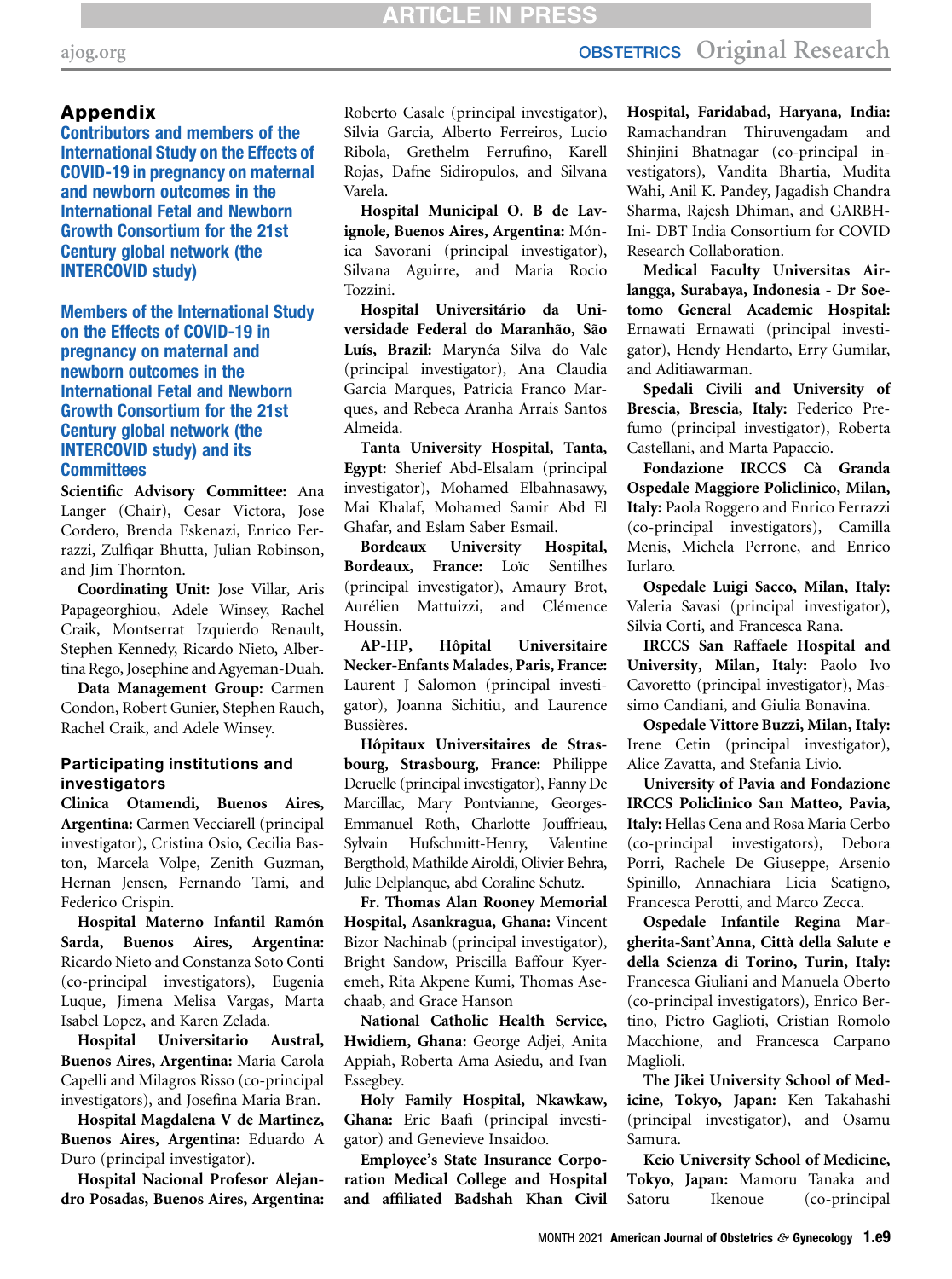investigators), Daigo Ochiai, Yoshifumi Kasuga, and Miho Iida.

General Hospital Borka Taleski, Prilep, North Macedonia: Gabriela Tavchioska (principal investigator).

General Hospital Kumanovo, Prilep, North Macedonia: Aleksandra Hristova (principal investigator).

Instituto Nacional de Perinatología Isidro Espinosa de los Reyes, Mexico City, Mexico: Jorge Arturo Cardona-Perez (principal investigator), Sandra Acevedo-Gallegos, Irma Alejandra Coronado-Zarco, Brenda Ivette Frías, Addy Cecilia Helguera-Repetto, Maria José Rodriguez Sibaja, Isabel Villegas-Mota, and Maria Yolotzin Valdespino.

Lic. Adolfo López Mateos ISSSTE, Mexico City, Mexico: Perla KGarcía-May (principal investigator), Alberto Almanza Aguilar, Sanjuanita Gonzalez Garza, Lorena Gomez Aldape, Alejandra Loera Olvera, and Paulina Soriano Cabelo.

Abubakar Tafawa Balewa University Teaching Hospital, Bauchi, Nigeria: Muhammad Baffah Aminu (principal investigator), and Tiamiyu Ismail.

University of Calabar Teaching Hospital, Calabar, Nigeria: Saturday Etuk (principal investigator), Chinyere Akpanika, Komommo Okpebri, Etim Ekanem, and Ubong Akpan.

Federal Teaching Hospital Gombe, Gombe, Nigeria: Babagana Bako (principal investigator) and Yahaya Musa Suleiman.

University College Hospital, Ibadan, Nigeria: Adejumoke Idowu Ayede and Yetunde John-Akinola (co-principal

investigators), Oladapo OlayemI, and Olufisayo Christopher Ologunore.

Mainland Hospital Yaba, Lagos, Nigeria: Abimbola Bowale (principal investigator) and Tope Ogunniyan.

Aminu Kano Teaching Hospital, Kano State, Nigeria: Hadiza Galadanci and Fatimah Hassan-Hanga (co-principal investigators), and Mahmoud Magashi.

Muhammad Abdullahi Wase Teaching Hospital, Kano State, Nigeria: Mustapha Ado Usman (principal investigator), Iman Haruna, Maryam Sulaiman, Rahila Garba, Badiyya Sayyidi, Hanifa Datti, Frank Akabudu, Abdurrahman Ali Bunawa, and Amira Aminu.

The Aga Khan University Hospital, Karachi, Pakistan: Shabina Ariff (principal investigator), Ghulam Zainab, Lumaan Shaikh, and Khalil Ahmed.

National Medical Research Center for Obstetrics, Gynecology & Perinatology, Moscow, Russia: Alexey Kholin (principal investigator), Irina Yakovleva, Aleksander Gus, Alexander Sencha, Roman Shmakov, and Gennady Sukhikh.

Hospital Universitari Vall d'Hebron, Barcelona, Spain: Nerea Maiz (principal investigator), Berta Serrano, Ester del Baco, Marta Miguez, Ana Perestelo, Lidia Barberán, Cristina Tusquets, Montserrat Capell, Clementina de Antonio, and Judit Gil.

Hospital Clínico Universitario Lozano Blesa Zaragoza, Zaragoza, Spain: Daniel Oros (principal investigator), Sara Ruiz-Martinez, Marta Fabre, and Cristina Paules.

Hôpitaux Universitaires de Genève, Geneva, Switzerland: Anne Caroline Benski (principal investigator), Martinez de Tejada Weber, Véronique Othenin-Girard, Monia Moreau, Dominique Deletraz, and David Baud.

St George's University Hospitals NHS Foundation Trust, London, United Kingdom: Aris T Papageorghiou (principal investigator), Becky Liu, Matthew Cauldwell, Yaa Acheampong, Danielle Hake, Sophie Robinson, and Rosemary Nyamboya.

University College Hospitals NHS Foundation Trust, London, United Kingdom: Raffaele Napolitano (principal investigator), Laura Salazar, Rohit Atre, Alex Fry, and Hilary Hewitt.

Oxford University Hospitals NHS Foundation Trust, Oxford, United Kingdom: Jose Villar, Stephen Kennedy, Sonia Deantoni (co-principal investigators), Angelika Capp, Lotoyah Carty, Kate Dixon, Yvonne Nsiah, and Fenella Roseman.

Brigham and Women's Hospital, Boston, Massachusetts: Sarah Rae Easter (principal investigator).

Tufts Medical Center, Boston, Massachusetts: Mohak Mhatre (principal investigator), Jenny Koenig, and Arome Obende.

Mercy Hospital and Medical Center, Chicago, Illinois: Jagjit Singh Teji (principal investigator) and Michelle Firlit.

University of Washington, Seattle, Washington: Michael Gravett (principal investigator) and Lavone E Simmons.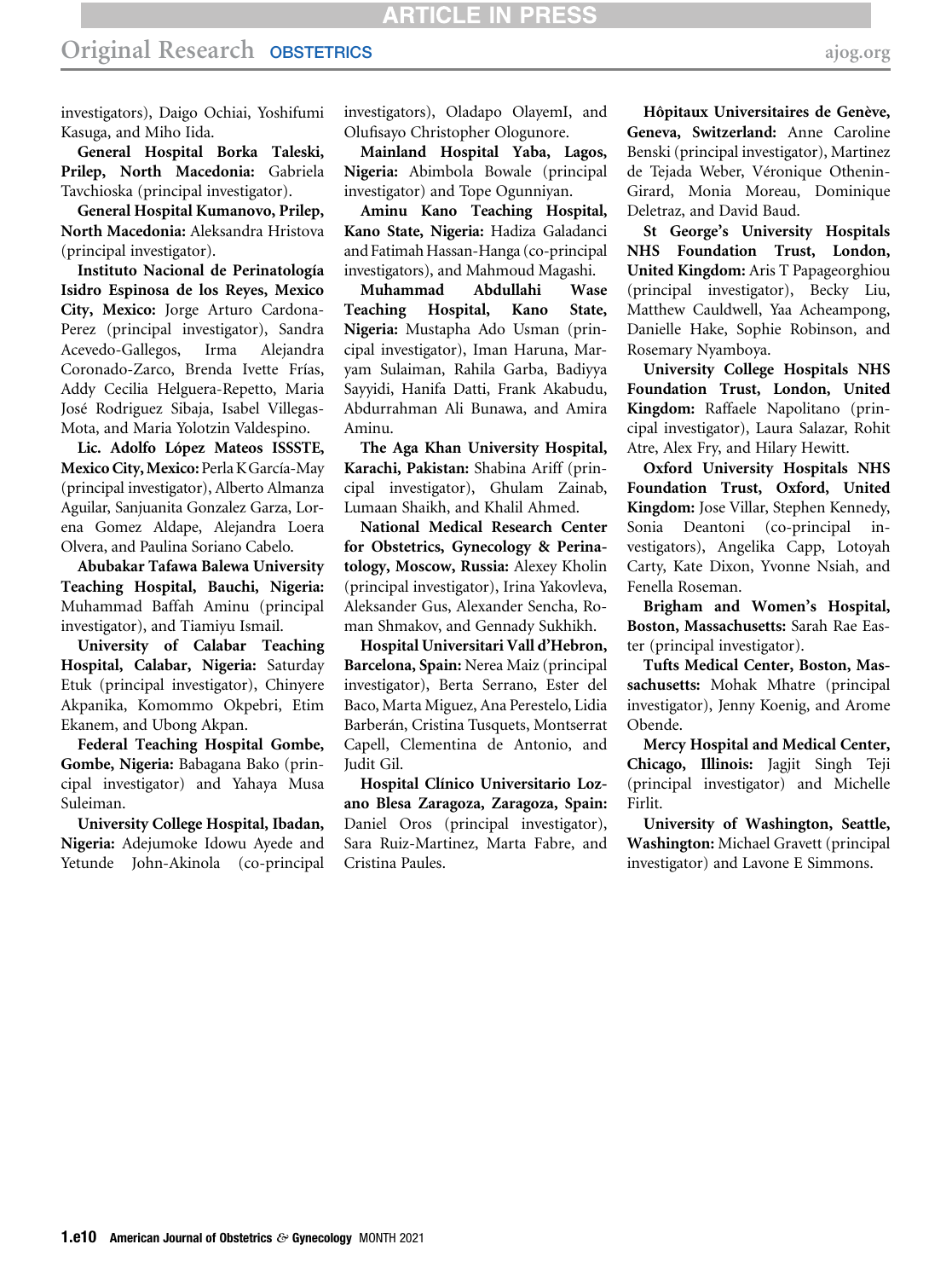<span id="page-10-0"></span>

GDM, gestational diabetes mellitus; PCR, polymerase chain reaction.

Eskenazi et al. COVID-19 and gestational diabetes, diabetes, and body mass index in pregnant women. Am J Obstet Gynecol 2021.

### <span id="page-10-1"></span>SUPPLEMENTAL TABLE 1

Real-time polymerase chain reaction, antigen tests, and antibody tests for SARS-CoV-2 used in the participating centers

| Abbott real-time SARS-CoV-2<br>Altona diagnostics RealStar SARS-CoV-2 RT-PCR<br>Aptima SARS-COV-2 Assay<br>Argene SARS-CoV-2 R-gene<br>BioFire Respiratory 2.1 Panel with SARS-CoV-2<br>Biozym BMS magnetic induction cycler RT-PCR<br>Novel<br>Coronovirus<br>(2019-NCOV)<br>Boshpore<br>detection kit<br>Cepheid Xpert Xpress SARS-COV-2<br>• Dan Gene RT-PCR<br>DNA-Technology Research & Production LLC<br>Russia SARS-CoV-2/SARS-CoV Multiplex RT-PCR<br>• EUROIMMUN AG EURORealTime SARS-CoV-2<br>GeneFinder COVID-19 Plus RealAmp Kit<br>٠<br>Hologic SARS-CoV-2 real-time RT-PCR assay<br>Liferiver SARS-CoV-2 E gene, N gene, ORF1ab gene<br>Roche SARS-CoV-2 RNA PCR<br>• Sansure MA6000<br>SD Biosensor Standard Q COVID-19 Antigen<br>Seegene Allplex 2019-nCoV Assay<br>Simplexa COVID-19 Direct kit<br>TagPath 1-Step RT-gPCR Master Mix | • Abbott SARS-Cov-2 IgG<br>Canea rapid IgG and IgM antibodies serology kits<br>DiaSorin Liaison SARS-CoV-2 S1/S2 IgG<br>$\bullet$<br>EUROIMMUN Anti-SARS-CoV-2 ELISA (IqG)<br>Healgen COVID-19 Antibody Rapid Detection Kit<br>Roche COVID-19 antibody test<br>٠<br>• SD Biosensor Standard Q COVID-19 IgM/IgG Duo<br>• Shenzhen YHLO Biotech Co, Ltd SARS-CoV-2 anti-<br>bodies IgM and IgG CLIA kits<br>Vircell ELISA SAR IgM+IgA<br>Vircell ELISA SARS-CoV-2 IgG<br>Wondfo One Step COVID-19 rapid test<br>• Zydus Cadila IgG Kit |
|--------------------------------------------------------------------------------------------------------------------------------------------------------------------------------------------------------------------------------------------------------------------------------------------------------------------------------------------------------------------------------------------------------------------------------------------------------------------------------------------------------------------------------------------------------------------------------------------------------------------------------------------------------------------------------------------------------------------------------------------------------------------------------------------------------------------------------------------------------|--------------------------------------------------------------------------------------------------------------------------------------------------------------------------------------------------------------------------------------------------------------------------------------------------------------------------------------------------------------------------------------------------------------------------------------------------------------------------------------------------------------------------------------|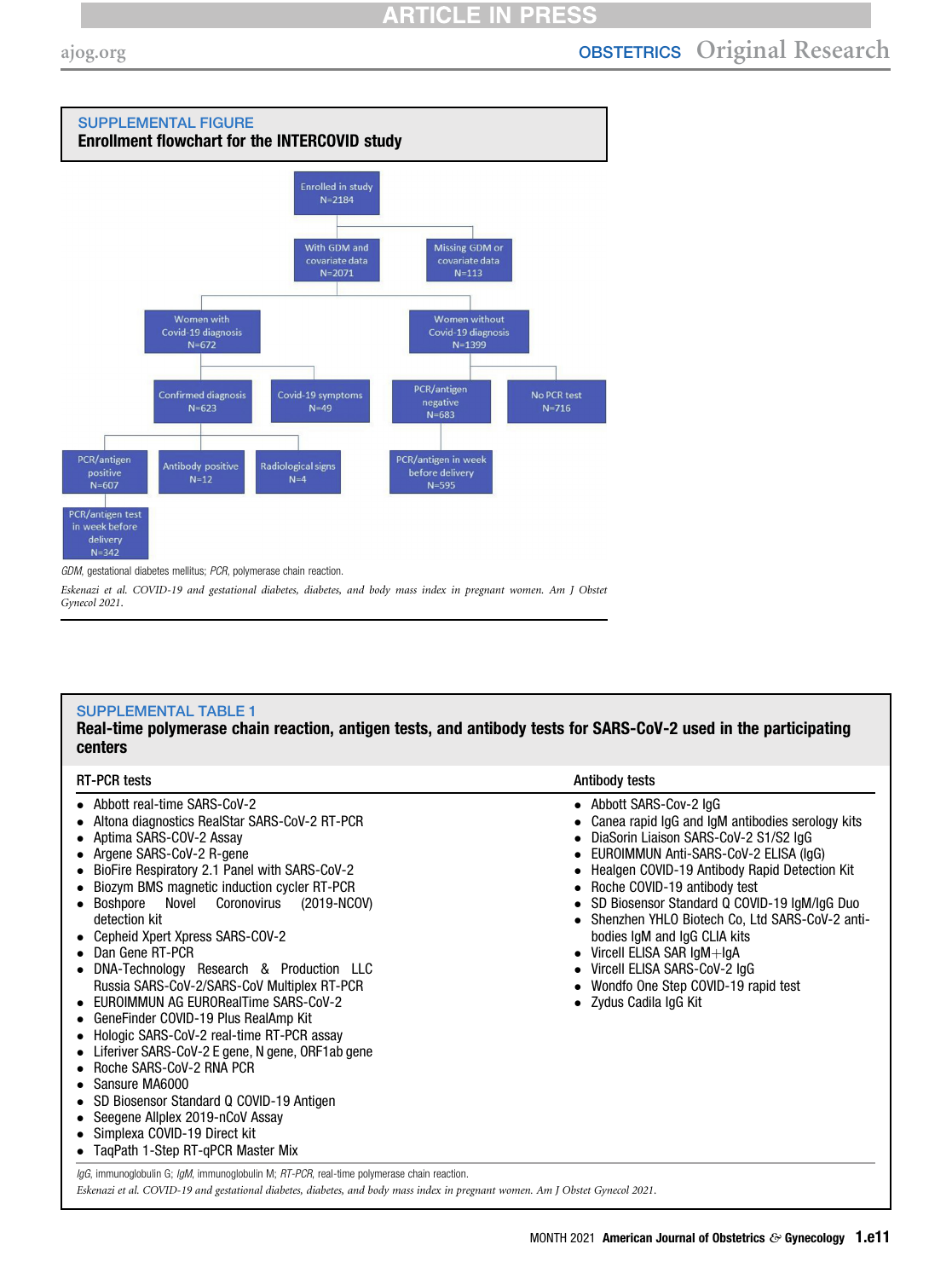$\overline{\phantom{0}}$ 

<span id="page-11-0"></span>

| <b>SUPPLEMENTAL TABLE 2</b><br>Frequency of symptoms among pregnant women diagnosed with COVID-19 |                                                  |  |  |
|---------------------------------------------------------------------------------------------------|--------------------------------------------------|--|--|
| <b>Symptoms</b>                                                                                   | Women "diagnosed" with<br>COVID-19 (n=672) n (%) |  |  |
| Chest pain                                                                                        | 19(2.8)                                          |  |  |
| Diarrhea or vomiting                                                                              | 48 (7.1)                                         |  |  |
| Limb or joint pain                                                                                | 54(8.0)                                          |  |  |
| Sore throat                                                                                       | 70 (10.4)                                        |  |  |
| Flu-like symptoms                                                                                 | 76 (11.3)                                        |  |  |
| Runny nose                                                                                        | 78 (11.6)                                        |  |  |

| <b>Breathlessness</b>                           | 84 (12.5)                                                                                                       |
|-------------------------------------------------|-----------------------------------------------------------------------------------------------------------------|
| Headache                                        | 92 (13.7)                                                                                                       |
| Tiredness or lethargy                           | 110 (16.4)                                                                                                      |
| Loss of smell                                   | 116 (17.3)                                                                                                      |
| Fever                                           | 88 (28.0)                                                                                                       |
| Cough                                           | 232 (34.5)                                                                                                      |
| 1 symptom                                       | 66 (9.8)                                                                                                        |
| 2 symptoms                                      | 125 (18.6)                                                                                                      |
| $>3$ symptoms                                   | 209(31.1)                                                                                                       |
| Asymptomatic                                    | 272 (40.5)                                                                                                      |
| Women could have $>1$ symptom.<br>Gynecol 2021. | Eskenazi et al. COVID-19 and gestational diabetes, diabetes, and body mass index in pregnant women. Am J Obstet |

### <span id="page-11-1"></span>SUPPLEMENTAL TABLE 3

Associations between gestational diabetes mellitus, preexisting diabetes mellitus, and body mass index and COVID-19 diagnosis in the INTERCOVID study with a real-time polymerase chain reaction test or an antigen test in the week before or on day of delivery ( $n=937$ )

| $n$ (%)    | COVID-19<br>diagnosis, $n$ $%$ | No COVID-19<br>diagnosis, $n$ $%$ | <b>Unadiusted</b><br>RR (95% CI) | Adiusted<br>RR (95% CI) |
|------------|--------------------------------|-----------------------------------|----------------------------------|-------------------------|
|            |                                |                                   |                                  |                         |
| 812 (86.7) | 282 (34.7)                     | 530 (65.3)                        | Ref                              | Ref                     |
| 97 (10.4)  | 43 (44.3)                      | 54 (55.7)                         | $1.20(0.94 - 1.54)$              | 1.27 $(1.01 - 1.61)^a$  |
| 28(3.0)    | 17 (60.7)                      | 11 (39.3)                         | 1.64 $(1.19 - 2.25)^a$           | 1.76 $(1.29 - 2.39)^a$  |
|            |                                |                                   |                                  |                         |
| 562 (60.0) | 182 (32.4)                     | 380 (67.6)                        | Ref                              | Ref                     |
| 375 (40.0) | 160 (42.7)                     | 215 (57.3)                        | 1.27 $(1.07 - 1.51)^a$           | 1.23 $(1.04 - 1.45)^a$  |
|            |                                |                                   |                                  |                         |

Data were adjusted for maternal age, parity, and tobacco use during pregnancy.

CI, confidence interval; BMI, body mass index; DM, diabetes mellitus; GDM, gestational diabetes mellitus, RR, risk ratio.

<span id="page-11-2"></span> $^{a}$  P < .05.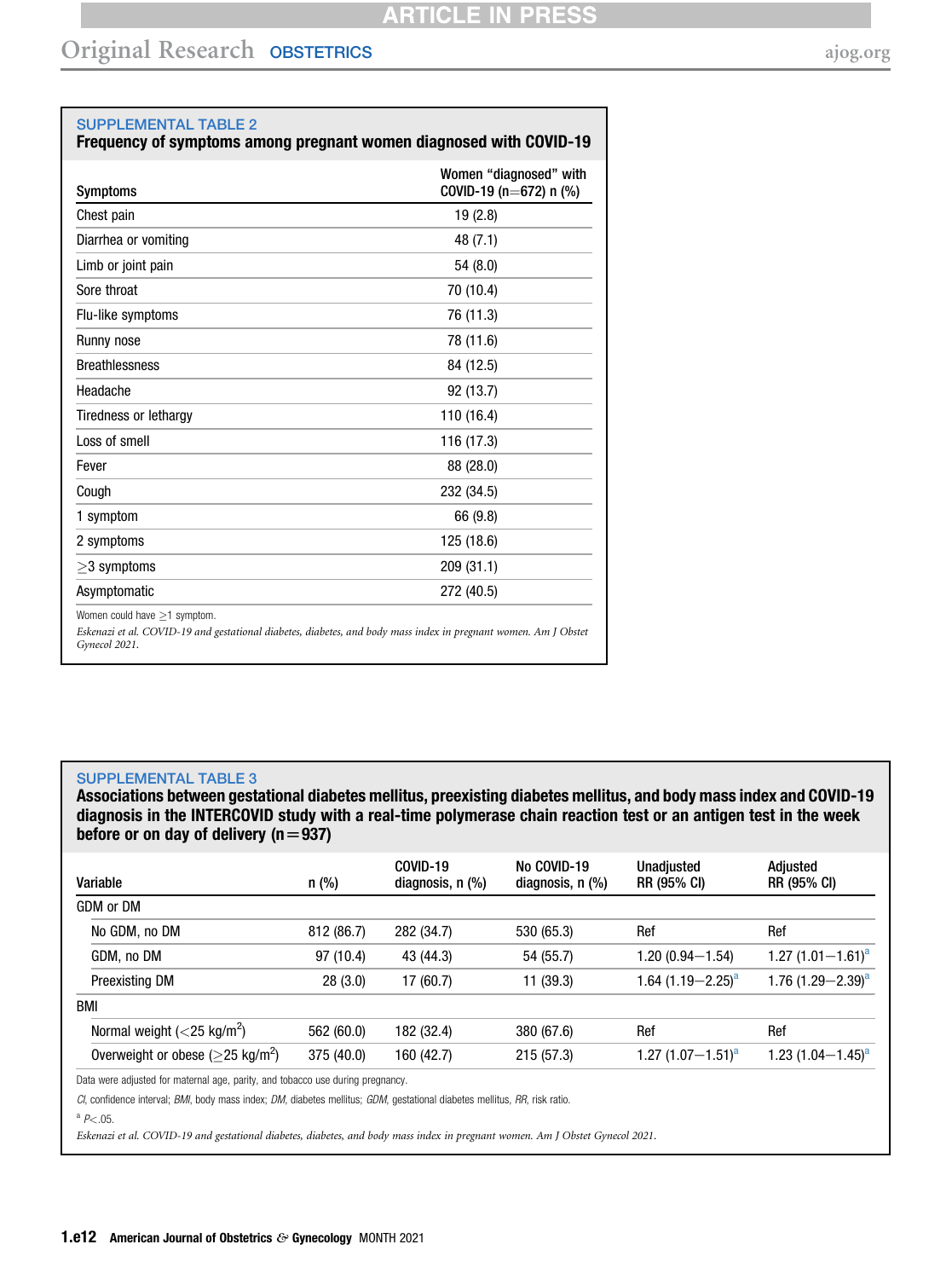### <span id="page-12-0"></span>SUPPLEMENTAL TABLE 4

Associations between gestational diabetes mellitus, preexisting diabetes mellitus, and body mass index and COVID-19 diagnosis in the INTERCOVID study with a real-time polymerase chain reaction or an antigen test at any time in the pregnancy ( $n=1290$ )

| Variable                                         | N (%)       | Crude RR (95% CI)        | Adjusted RR (95% CI)   |
|--------------------------------------------------|-------------|--------------------------|------------------------|
| Model 1                                          |             |                          |                        |
| GDM or DM                                        |             |                          |                        |
| No GDM, no DM                                    | 1123 (87.1) | Ref                      | Ref                    |
| GDM, no DM                                       | 123 (9.5)   | $1.13(0.95 - 1.35)$      | 1.18 $(0.99 - 1.40)^a$ |
| Preexisting DM                                   | 44 (3.4)    | 1.52 $(1.27 - 1.83)^{b}$ | 1.60 $(1.33 - 1.91)^b$ |
| BMI                                              |             |                          |                        |
| Normal weight $(<$ 25 kg/m <sup>2</sup> )        | 750 (58.1)  | Ref                      | Ref                    |
| Overweight or obese ( $>$ 25 kg/m <sup>2</sup> ) | 540 (41.9)  | 1.27 $(1.13 - 1.43)^b$   | 1.24 $(1.11 - 1.40)^b$ |
| Model 2                                          |             |                          |                        |
| No GDM or DM, normal weight                      | 696 (54.0)  | Ref                      | Ref                    |
| No GDM or DM, overweight or obese                | 427 (33.1)  | 1.26 $(1.11 - 1.43)^{b}$ | 1.23 $(1.09 - 1.40)^b$ |
| GDM without insulin, normal weight               | 34(2.6)     | $0.93(0.60 - 1.44)$      | $0.96(0.63 - 1.45)$    |
| GDM without insulin, overweight or obese         | 58 (4.5)    | 1.30 $(1.01 - 1.68)^b$   | 1.33 $(1.04 - 1.72)^b$ |
| GDM with insulin, normal weight                  | 9(0.7)      | 1.62 $(1.01 - 2.60)^b$   | 1.73 $(1.13 - 2.64)^b$ |
| GDM with insulin, overweight or obese            | 22(1.7)     | 1.88 $(1.47 - 2.40)^b$   | 1.91 $(1.52 - 2.41)^b$ |
| Preexisting DM, normal weight                    | 11(0.9)     | 1.55 $(0.98 - 2.44)^a$   | 1.63 $(1.05 - 2.53)^b$ |
| Preexisting DM, overweight or obese              | 33(2.6)     | 1.92 $(1.57 - 2.34)^b$   | 1.97 $(1.62 - 2.38)^b$ |

Data were adjusted for maternal age, parity, and tobacco use during pregnancy.

CI, confidence interval; BMI, body mass index; DM, diabetes mellitus; GDM, gestational diabetes mellitus, RR, risk ratio.

<span id="page-12-1"></span> $^a$  P < .1;  $^b$  P < .05.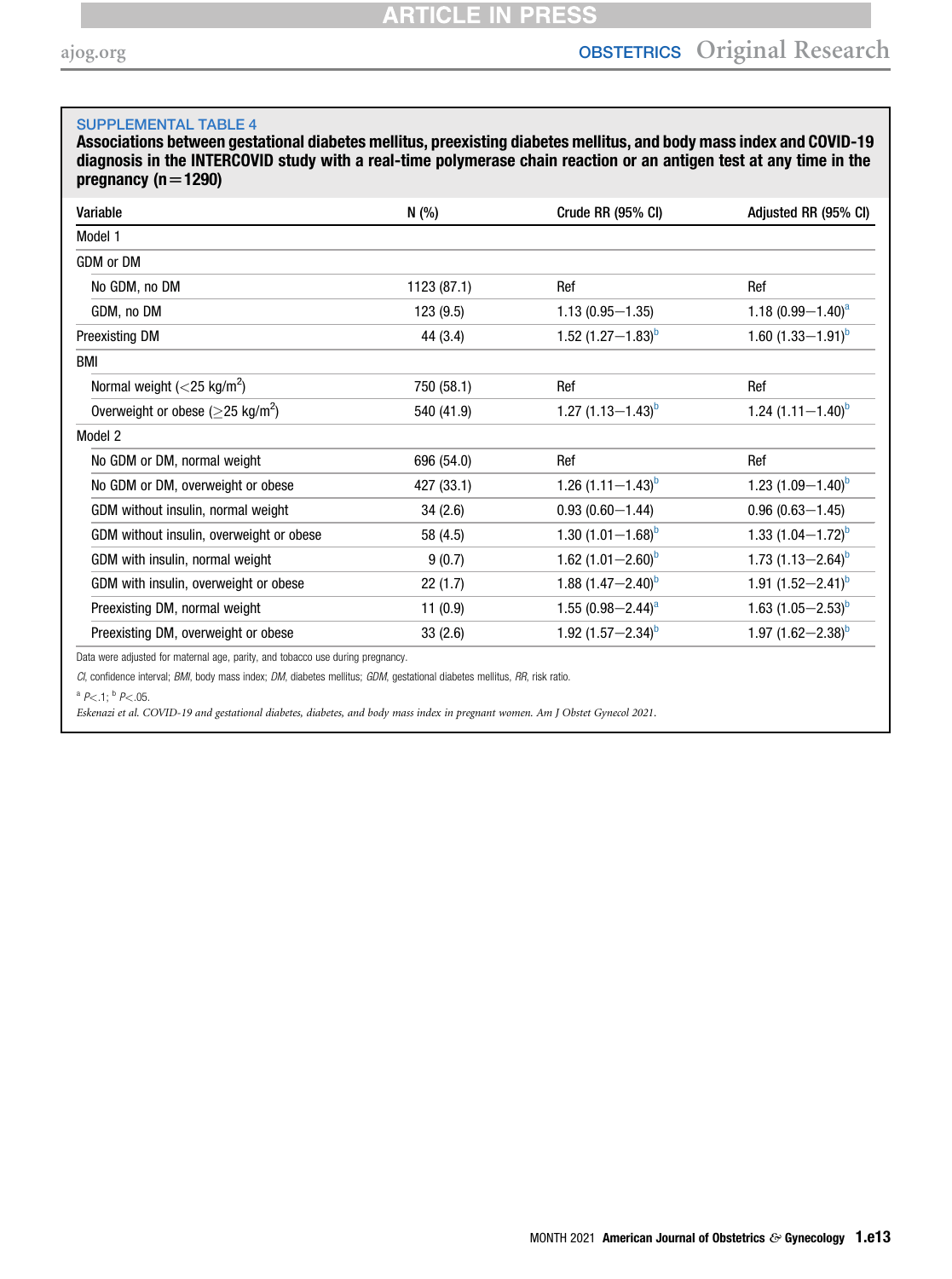## Original Research OBSTETRICS [ajog.org](http://www.AJOG.org)

#### <span id="page-13-0"></span>SUPPLEMENTAL TABLE 5

Associations between gestational diabetes mellitus, preexisting diabetes mellitus, and body mass index and COVID-19 diagnosis in the INTERCOVID study ( $n=2071$ ), with additional adjustment for month of enrollment

| Variable                                                                                            | $n$ (%)     | Adjusted RR (95% CI)   |
|-----------------------------------------------------------------------------------------------------|-------------|------------------------|
| Model 1                                                                                             |             |                        |
| GDM or DM                                                                                           |             |                        |
| No GDM, no DM                                                                                       | 1824 (88.1) | Ref                    |
| GDM, no DM                                                                                          | 194 (9.4)   | 1.23 $(1.01 - 1.49)^a$ |
| <b>Preexisting DM</b>                                                                               | 53(2.6)     | 1.93 $(1.54 - 2.42)^a$ |
| BMI                                                                                                 |             |                        |
| Normal weight $(<$ 25 kg/m <sup>2</sup> )                                                           | 1180 (57.0) | Ref                    |
| Overweight or obese ( $\geq$ 25 kg/m <sup>2</sup> )                                                 | 891 (43.0)  | 1.21 $(1.07-1.38)^a$   |
| Model 2                                                                                             |             |                        |
| No GDM or DM, normal weight                                                                         | 1099 (53.1) | Ref                    |
| No GDM or DM, overweight or obese                                                                   | 725 (35.0)  | 1.20 $(1.05 - 1.38)^a$ |
| GDM without insulin, normal weight                                                                  | 54 (2.6)    | $1.01(0.65 - 1.55)$    |
| GDM without insulin, overweight or obese                                                            | 87 (4.2)    | 1.37 $(1.03 - 1.83)^a$ |
| GDM with insulin, normal weight                                                                     | 14(0.7)     | 1.81 $(1.07 - 3.08)^a$ |
| GDM with insulin, overweight/obese                                                                  | 39(1.9)     | 1.81 $(1.31 - 2.51)^a$ |
| Preexisting DM, normal weight                                                                       | 13(0.6)     | 1.94 $(1.18 - 3.18)^a$ |
| Preexisting DM, overweight or obese                                                                 | 40(1.9)     | 2.33 $(1.82 - 3.00)^a$ |
| Data were adjusted for maternal age, parity, tobacco use during pregnancy, and month of enrollment. |             |                        |

CI, confidence interval; BMI, body mass index; DM, diabetes mellitus; GDM, gestational diabetes mellitus, RR, risk ratio.

<span id="page-13-1"></span> $^{a}$  P < .05.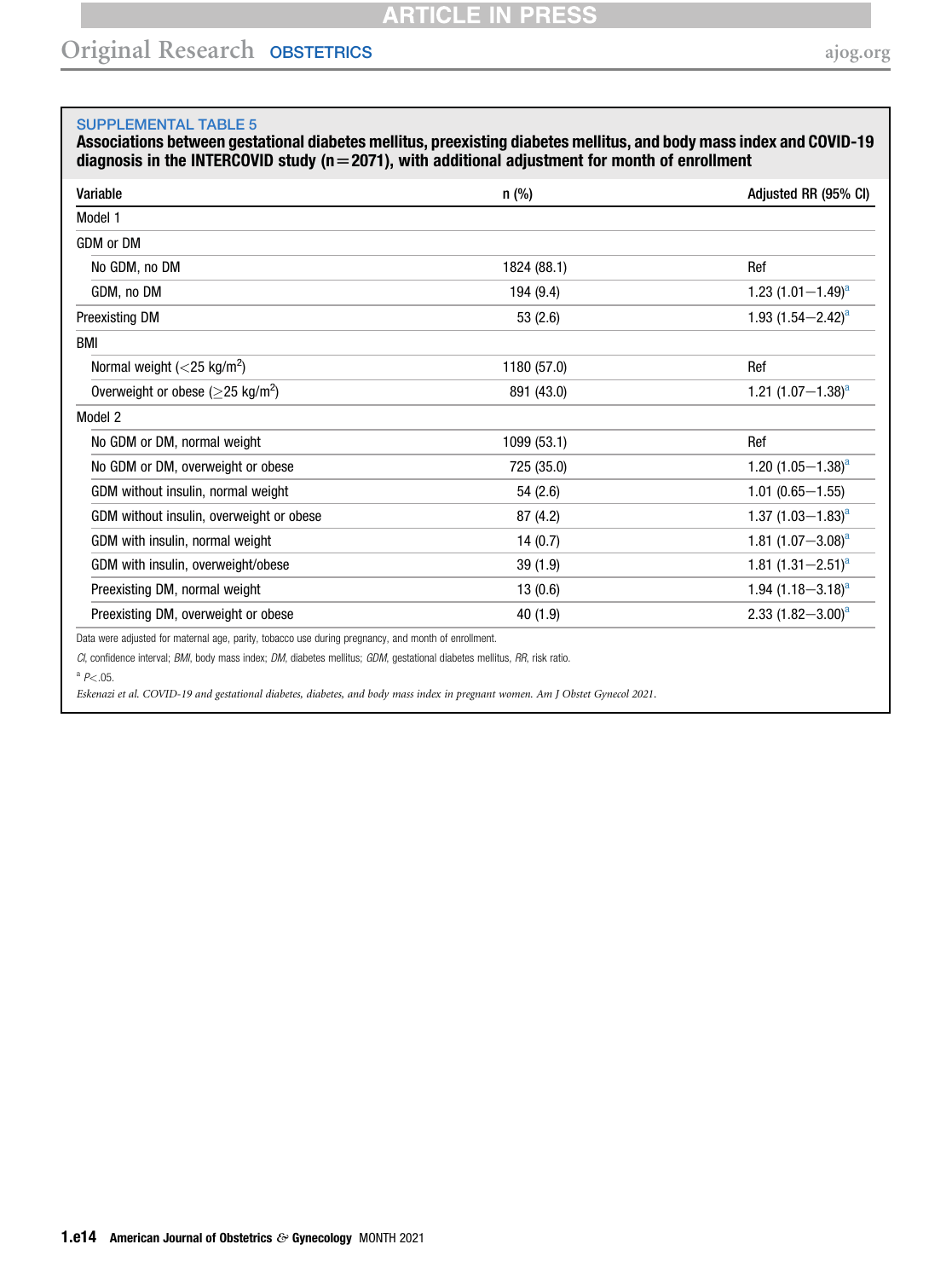### <span id="page-14-0"></span>SUPPLEMENTAL TABLE 6

Associations between gestational diabetes mellitus, preexisting diabetes mellitus, and body mass index and COVID-19 diagnosis in the INTERCOVID study using multiple imputation of missing values  $(n=2184)$ 

| Variable                                            | n (%)       | Crude RR (95% CI)      | Adjusted RR (95% CI)     |
|-----------------------------------------------------|-------------|------------------------|--------------------------|
| Model 1                                             |             |                        |                          |
| GDM or DM                                           |             |                        |                          |
| No GDM, no DM                                       | 1824 (88.1) | Ref                    | Ref                      |
| GDM, no DM                                          | 194 (9.4)   | $1.16(0.96 - 1.40)$    | 1.18 $(0.97 - 1.42)^a$   |
| <b>Preexisting DM</b>                               | 53(2.6)     | 1.84 $(1.47 - 2.30)^b$ | 1.89 $(1.52 - 2.36)^b$   |
| BMI                                                 |             |                        |                          |
| Normal weight $(<$ 25 kg/m <sup>2</sup> )           | 1180 (57.0) | Ref                    | Ref                      |
| Overweight or obese ( $\geq$ 25 kg/m <sup>2</sup> ) | 891 (43.0)  | 1.19 $(1.05-1.35)^b$   | 1.19 $(1.05-1.34)^b$     |
| Model 2                                             |             |                        |                          |
| No GDM or DM, normal weight                         | 1099 (53.1) | Ref                    | Ref                      |
| No GDM or DM, overweight or obese                   | 725 (35.0)  | 1.18 $(1.04 - 1.35)^b$ | 1.18 $(1.03 - 1.35)^{D}$ |
| GDM without insulin, normal weight                  | 54 (2.6)    | $0.94(0.61 - 1.46)$    | $0.96(0.62 - 1.48)$      |
| GDM without insulin, overweight or obese            | 87 (4.2)    | $1.27(0.95 - 1.68)$    | 1.29 $(0.97 - 1.71)^a$   |
| GDM with insulin, normal weight                     | 14(0.7)     | 1.68 $(0.99 - 2.87)^a$ | 1.74 $(1.03 - 2.92)^b$   |
| GDM with insulin, overweight or obese               | 39(1.9)     | 1.73 $(1.26 - 2.38)^b$ | 1.72 $(1.25 - 2.37)^b$   |
| Preexisting DM, normal weight                       | 13(0.6)     | 1.81 $(1.09 - 3.02)^b$ | 1.87 $(1.14 - 3.08)^b$   |
| Preexisting DM, overweight or obese                 | 40 (1.9)    | 2.19 $(1.71 - 2.80)^b$ | 2.24 $(1.76 - 2.87)^b$   |

Data were adjusted for maternal age, parity, and tobacco use during pregnancy.

CI, confidence interval; BMI, body mass index; DM, diabetes mellitus; GDM, gestational diabetes mellitus, RR, risk ratio.

<span id="page-14-1"></span> $^a$  P < .1;  $^b$  P < .05.